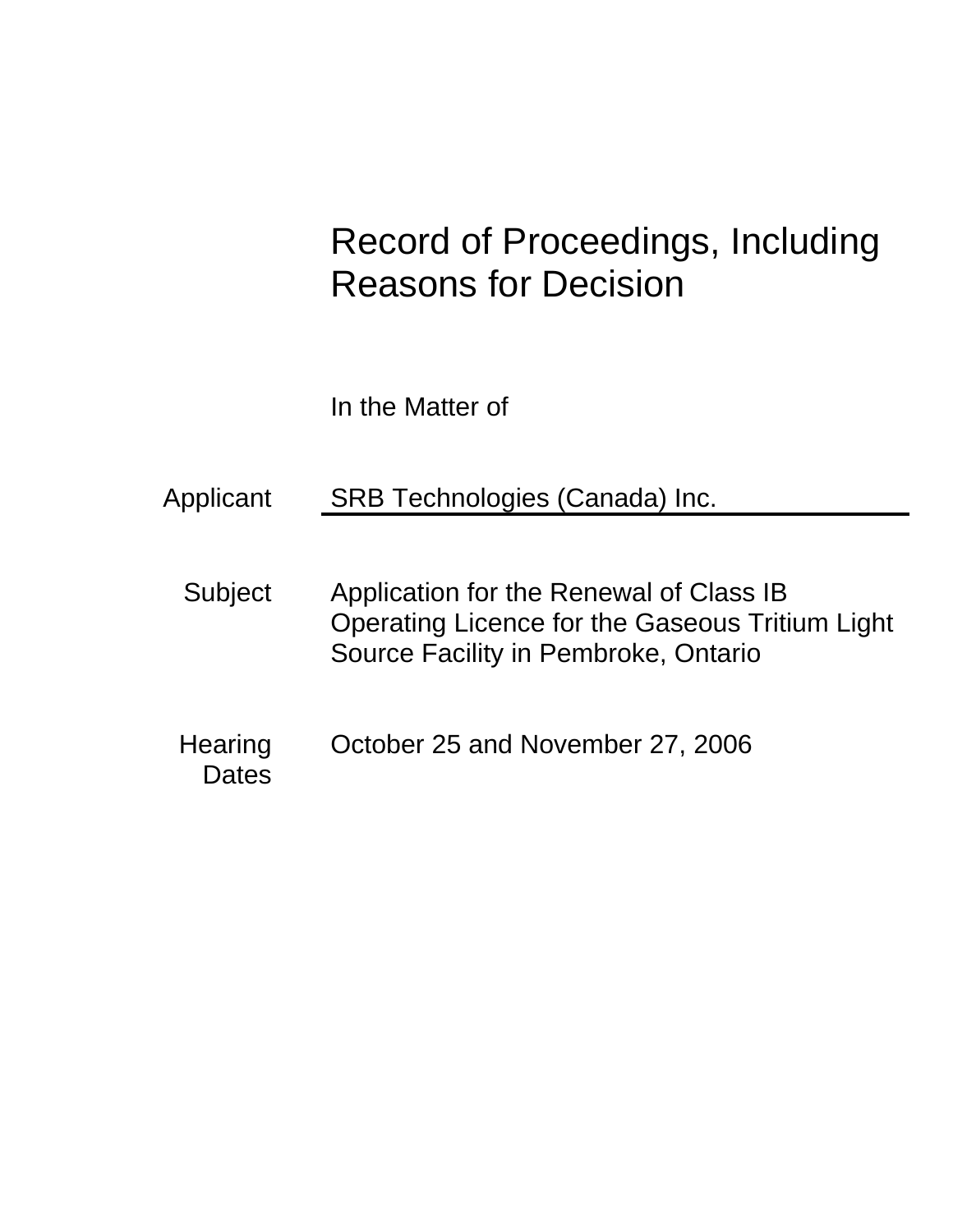# **RECORD OF PROCEEDINGS**

| Applicant:                                                    | SRB Technologies (Canada) Inc.                                                                                                  |                             |
|---------------------------------------------------------------|---------------------------------------------------------------------------------------------------------------------------------|-----------------------------|
| Address/Location:                                             | 320-140 Boundary Road, Pembroke, Ontario K8A 6W5                                                                                |                             |
| Purpose:                                                      | Application for the Renewal of Class IB Operating Licence for the<br>Gaseous Tritium Light Source Facility in Pembroke, Ontario |                             |
| Application received:                                         | May 23, 2006                                                                                                                    |                             |
| $Date(s)$ of hearing:                                         | October 25, 2006 and November 27, 2006                                                                                          |                             |
| Location:                                                     | Canadian Nuclear Safety Commission (CNSC) Public Hearing<br>Room, 280 Slater St., 14th. Floor, Ottawa, Ontario                  |                             |
| Members present:                                              | L.J. Keen, Chair<br>A.R. Graham<br>C.R. Barnes                                                                                  | J.A. Dosman<br>M. J. McDill |
| Secretary:<br><b>Recording Secretary:</b><br>General Counsel: | M.A. Leblanc<br>P. Bourassa<br>J. Lavoie                                                                                        |                             |

| <b>Applicant Represented By</b>                                                 |                         | <b>Document Number</b> |                        |  |
|---------------------------------------------------------------------------------|-------------------------|------------------------|------------------------|--|
| • S. Levesque, President                                                        |                         | CMD 06-H16.1           |                        |  |
| • S. MacDougall, Radiation Safety Officer                                       |                         | CMD 06-H16.1A          |                        |  |
| • R. Fitzpatrick, General Manager                                               |                         |                        | CMD 06-H16.1B          |  |
| • N. Morris, Ecometrix                                                          |                         | CMD 06-H16.1C          |                        |  |
| • R. Nicholson, Ecometrix                                                       |                         |                        | CMD 06-H16.1D          |  |
| • R. Osborne, Ranasara Consultant                                               |                         | CMD 06-H16.1E          |                        |  |
|                                                                                 | <b>CNSC</b> staff       |                        | <b>Document Number</b> |  |
| $\bullet$ B. Howden                                                             | $\bullet$ P. Flavelle   | $\bullet$ S. Mihok     | CMD 06-H16             |  |
| • H. Rabski                                                                     | $\bullet$ P. Thompson   | $\bullet$ R. Lane      | CMD 06-H16.A           |  |
| $\bullet$ A. Erdman                                                             | $\bullet$ C. Purvis     | $\bullet$ K. Owen      | CMD 06-H16.B           |  |
| $\bullet$ C. Clement                                                            | $\bullet$ M. McKee      |                        | CMD 06-H16.C           |  |
| $\bullet$ A. Ray                                                                | $\bullet$ J. Littlewood |                        | CMD 06-H16.D           |  |
|                                                                                 |                         |                        | CMD 06-H16.E           |  |
|                                                                                 |                         |                        | CMD 06-H16.F           |  |
| <b>Intervenors</b>                                                              |                         |                        |                        |  |
| See appendix A                                                                  |                         |                        |                        |  |
| <b>Others</b>                                                                   |                         |                        |                        |  |
| • Ministry of the Environment, represented by P. Kehoe, B. Eckert and V. Castro |                         |                        |                        |  |
| • City of Pembroke, represented by D. Atkinson, Utilities Superintendent        |                         |                        |                        |  |

**Licence:** Not renewed<br>**Decision:** January 15, 2007 **Date of Decision:**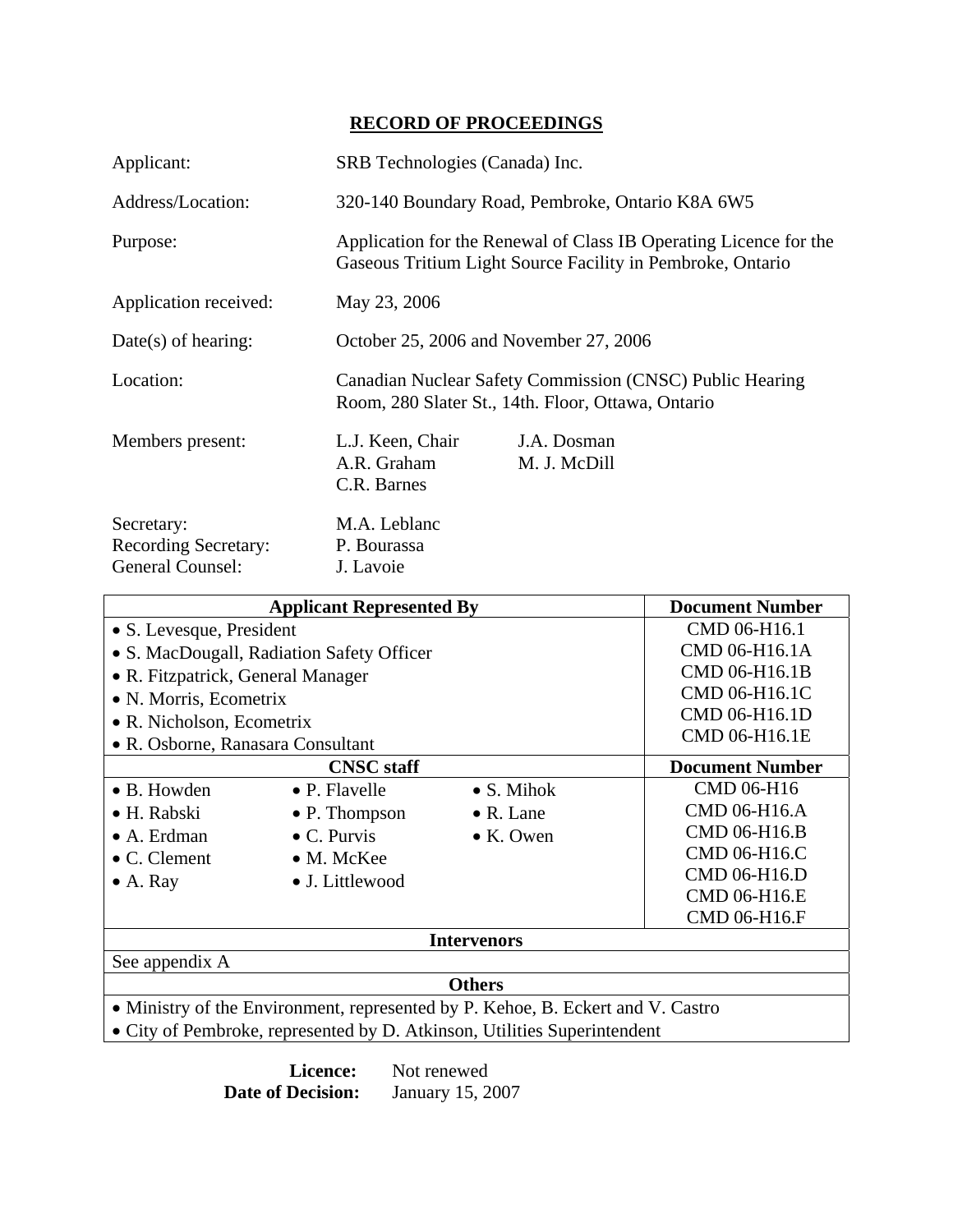# **Table of Contents**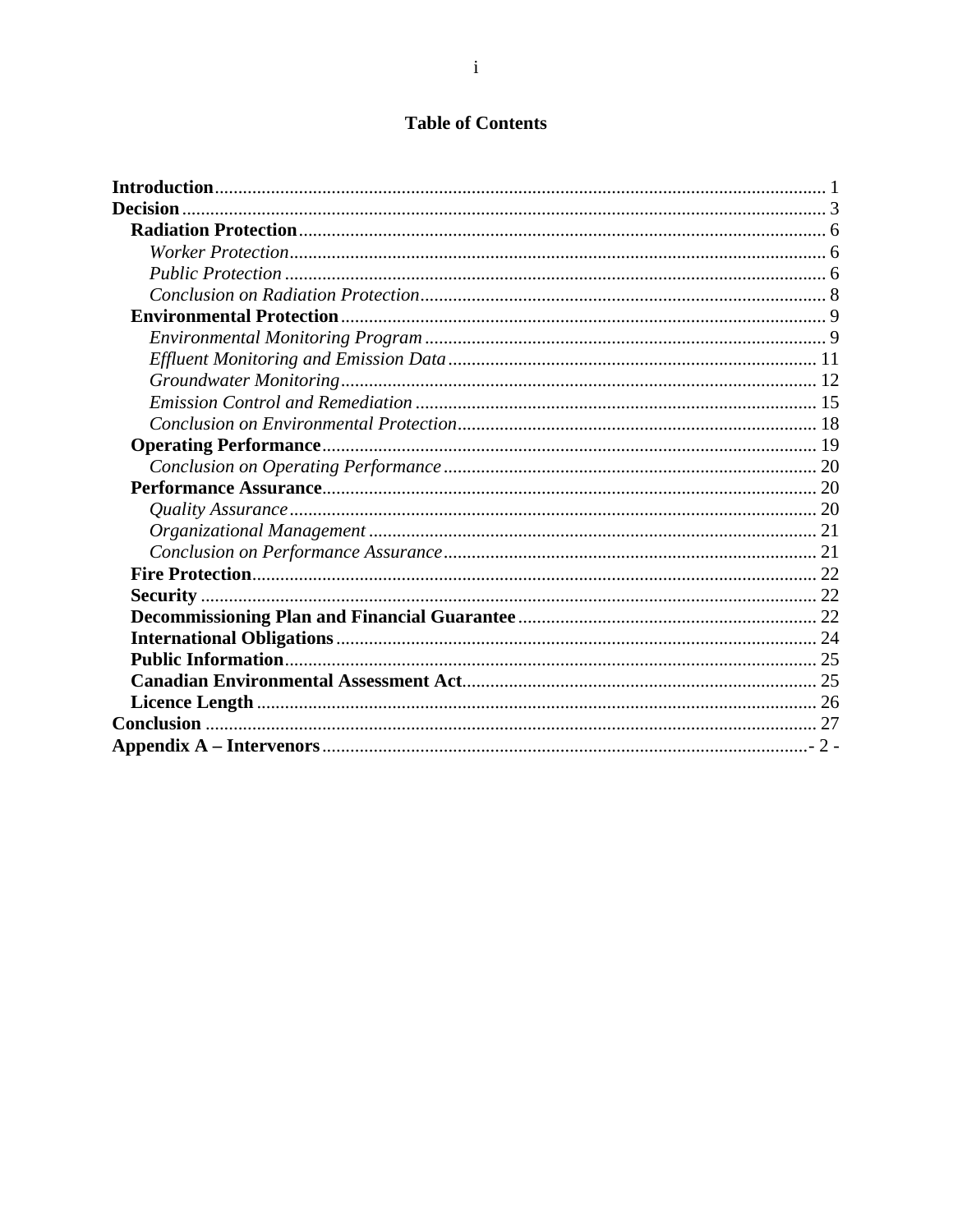#### **Introduction**

- 1. SRB Technologies (Canada) Inc. (SRBT) has applied to the Canadian Nuclear Safety Commission  $(CNSC<sup>1</sup>)$  for the renewal of its Class IB Nuclear Substance Processing Facility Operating Licence to operate a gaseous tritium light source manufacturing and recycling facility in Pembroke, Ontario. The restricted operating licence NSPFOL-13.01/2006 in effect at the time of the licence renewal application was due to expire on November 30, 2006. Following Day Two (November 27, 2006) of this proceeding to consider SRBT's operating licence application, the Commission extended the current licence for a two-month period to January 31, 2007 to continue its deliberations and make a final decision on the application.
- 2. The Commission had renewed SRBT's current licence on December 1, 2005 for a oneyear period<sup>2</sup>. The licence imposed operational restrictions, including the one-year term, on SRBT's operation of the facility that were considered necessary by the Commission in light of deficiencies in SRBT's environmental protection program and performance. The licence also included, as licence conditions, the requirements of a Designated Officer Order issued to SRBT on November 16, 2005. This Order was issued following CNSC staff hypothesis of groundwater contamination in and around the area on which the SRBT facility is located. This was based on information that indicated high levels of tritium in samples of precipitation and standing water on the property where SRBT is located. As part of its licence conditions, SRBT was to submit a groundwater study report.
- 3. On March 31, 2006, SRBT submitted to CNSC staff a report titled, *Study of Tritium in Groundwater in the Vicinity of the SRB Pembroke Facility* (March 2006) – hereafter referred to as the "Groundwater Study Report", which confirmed groundwater contamination by tritium on the property where the licensed facility is located at concentrations in the vicinity of 60,000 Bq/l. CNSC staff determined that the Groundwater Study Report did not adequately define the magnitude of tritium contamination underlying the SRBT facility or consider the potential impact that the contaminated groundwater may have on the future land use of the site. CNSC staff thus requested, pursuant to subsection 12(2) of *the General Nuclear Safety and Control Regulations3* (GNSCR) that SRBT take additional measures and provide additional information respecting, *inter alia*, the groundwater contamination of the land on which the facility is located.
- 4. On August 12, 2006, SRBT submitted the additional information on the groundwater contamination respecting the magnitude of the contamination of the land located under the facility which confirmed the levels of contamination and the fact that mechanisms

 $\overline{a}$ 

<sup>&</sup>lt;sup>1</sup> In this *Record of Proceedings*, the *Canadian Nuclear Safety Commission* is referred to as the "CNSC" when referring to the organization and its staff in general, and as the "Commission" when referring to the tribunal component.

<sup>2</sup> Refer to the *Record of Proceedings* on the matter of the *Application for the Renewal of the Operating Licence for SRB Technologies (Canada) Inc.'s Gaseous Tritium Light Source Facility in Pembroke, Ontario*, date of proceeding September 15 and November 30, 2005.<br> $\frac{3}{5}$  S O B (2000, 202)

 $3$  S.O.R./2000-202.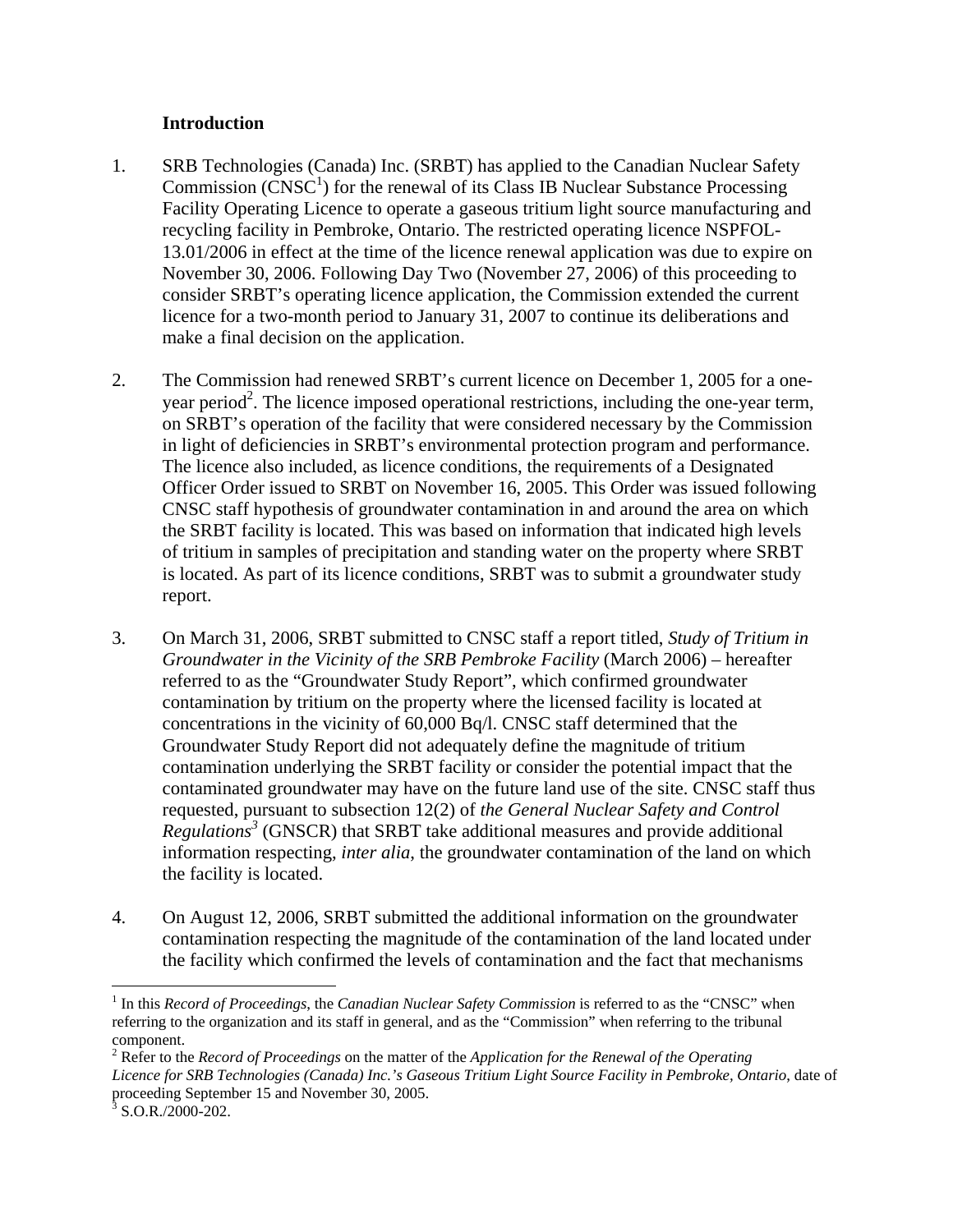precautions to control the release of a radioactive nuclear substance into the environment as required under paragraph 12(1)(*f*) of the GNSCR. Thus, the Designated Officer issued an Order to SRBT on August 15, 2006 to prevent further contamination and unreasonable risk to the environment.

- 5. On August 30, 2006, the Commission reviewed and amended the Order $4$  to require SRBT to submit for Day One (October 25, 2006), a detailed report describing the specific actions and measures that will be taken to: identify all the sources of groundwater contamination; contain those sources of groundwater contamination; prevent or mitigate further direct contamination of the soil and groundwater under the stacks; and remediate the contaminated groundwater. SRBT was also required to submit an implementation plan and schedule to address the actions described in the report.
- 6. SRBT initially applied for a licence to continue its current operations for a period of three years. However, during the course of the public hearing, and in response to the CNSC staff's recommendations, SRBT amended its application to seek permission to operate for a period of 18 months.

# Issue

- 7. In considering the application, the Commission was required to decide, pursuant to subsection 24(4) of the *Nuclear Safety and Control Act*<sup>5</sup> (NSCA):
	- a) if SRBT is qualified to carry on the activity that the licence would authorize; and
	- b) if, in carrying on that activity, SRBT would make adequate provision for the protection of the environment, the health and safety of persons and the maintenance of national security and measures required to implement international obligations to which Canada has agreed.

# Public Hearing

8. A two-day public hearing to consider SRBT's operating licence renewal application was originally scheduled for August 17 and October 25, 2006. It was adjourned to

 $\overline{a}$ 4 Refer to the *Record of Proceeding* on the matter of the *Review by the Commission of the Designated Officer Order issued to SRBT on August 15, 2006, date of proceeding August 28, 2006.* 

 $5$  S.C. 1997, c. 9.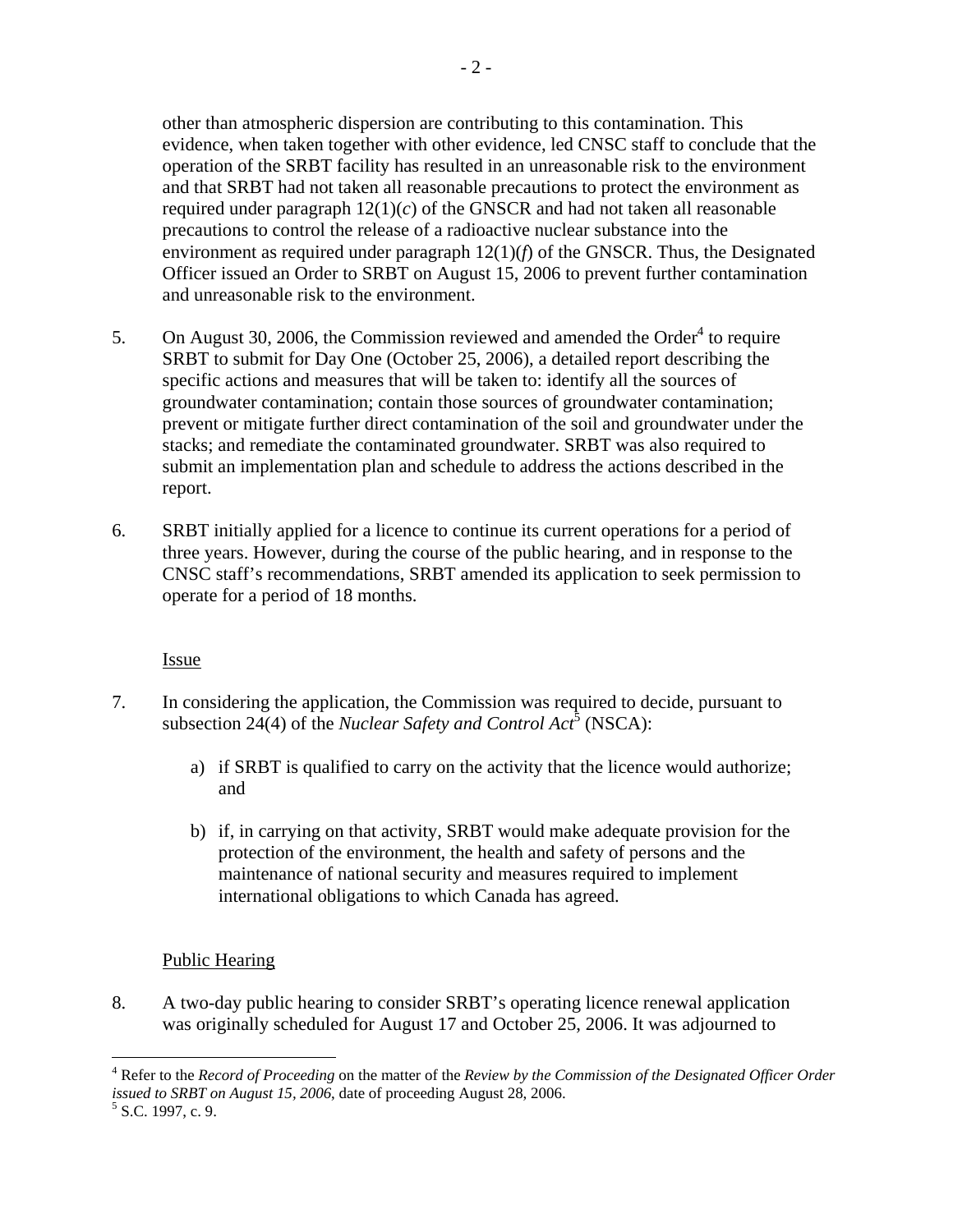October 25 and November 27, 2006 so that the Commission could review the CNSC Designated Officer Order issued to SRBT on August 15, 2006. The Commission reviewed and amended the Designated Officer Order on August 30, 2006.

- 9. For Day One of the hearing (October 25, 2006), CNSC staff revised its licensing recommendation which it had previously submitted for Hearing Day One (originally scheduled for August 17, 2006). Accordingly, CNSC staff submitted a supplementary submission (CMD 06-H16.C) to replace CMD 06-H16 and CMD 06-H16.B. As SRBT was required to submit a report to the Commission, as described in paragraph 5 above, CNSC staff stated that it could not assess SRBT's application until it could review this report and thus did not make a recommendation to the Commission with regard to SRBT's application to renew its Nuclear Substance Processing Facility Operating Licence on Day One of the hearing. Based on the report submitted by SRBT to fulfil the requirements of the amended Order, CNSC staff submitted, for Day Two, a supplementary submission (CMD 06-H16.E) in which a recommendation to the Commission was made regarding the renewal of SRBT's operating licence.
- 10. The Commission, in making its decision, considered information presented for a public hearing held on October 25, 2006 and November 27, 2006 in Ottawa, Ontario. The public hearing was conducted in accordance with the *Canadian Nuclear Safety Commission Rules of Procedure*<sup>6</sup> . During the public hearing, the Commission received written submissions and heard oral presentations from CNSC staff (CMD 06-H16, CMD 06-H16.A, CMD 06-H16.B, CMD 06-H16.C, CMD 06-H16.D, CMD 06-H16.E and CMD 06-H16.F) and SRBT (CMD 06-H16.1, CMD 06-H16.1A, CMD 06-H16.1B, CMD 06-H16.1C, CMD 06-H16.1D and CMD 06-H16.1E). The Commission also considered oral and written submissions from 93 intervenors (see Appendix A for a detailed list of interventions).
- 11. Following the two-day hearing, the Commission determined that additional time was needed to complete its deliberations before it could make a final decision on SRBT's application. As the current operating licence expired on November 30, 2006, the Commission decided to extend the licence for two months, until January 31, 2007, to ensure continued regulatory oversight of the facility.

# **Decision**

- 12. The Commission is of the opinion that SRBT, in carrying on the activities for which it has applied and described in the proposed operating licence attached to CMD 06-H16.E, will not make adequate provision for the protection of the environment, pursuant to  $24(4)(b)$  of the NSCA.
- 13. However, the Commission is of the opinion that SRBT is qualified to carry on certain limited activities relating to the possession of tritium and the maintenance of the facility. The Commission is also satisfied that SRBT, in carrying on these limited

 $\overline{a}$  $6$  S.O.R./2000-211.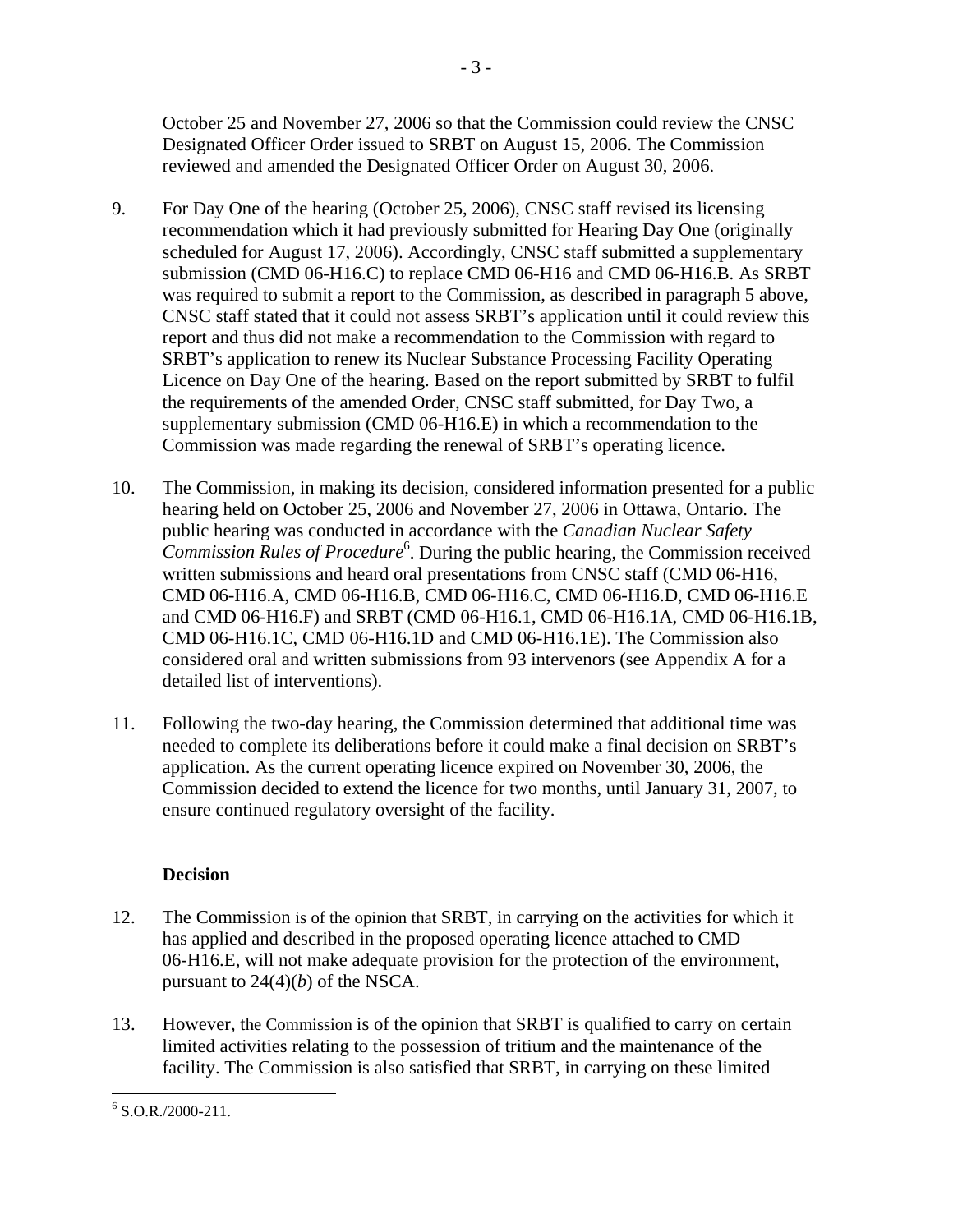activities, would make adequate provision for the protection of the environment, health and safety of persons and the maintenance of national security and measures required to implement international obligations to which Canada has agreed.

14. Based on its consideration of the matter, as described in more detail in the following sections of this *Record of Proceedings*,

> the Commission, pursuant to paragraph 24(4)(b) of the *Nuclear Safety and Control Act* (NSCA), does not renew Nuclear Substance Processing Facility Operating Licence NSPFOL-13.01/2007.

Under the circumstances, however,

the Commission, pursuant to subsection 24(4) of the NSCA, issues Nuclear Substance Processing Facility Possession Licence NSPFPL-13.00/2008 to SRB Technologies (Canada) Inc., for its Class IB facility located in Pembroke, Ontario. The licence is valid from February 1, 2007 to July 31, 2008.

In addition, pursuant to section 25 of the NSCA and subsection 8(2) of the GNSCR, the Commission suspends, effective February 17, 2007 and until further notice, all import licenses issued to SRBT under the *Nuclear Non-Proliferation Import and Export Control Regulations*. SRBT can apply for import licences in specific circumstances where SRBT requests to import nuclear substances in relation to the Joint Convention on the Safety of Spent Fuel Management and on the Safety of Radioactive Waste Management.

- 15. With this decision, the Commission, pursuant to subsection 24(1) of the NSCA, establishes the following class of CNSC licence: Nuclear Substance Processing Facility Possession Licence. The Commission notes that classes of licences are established to authorize a licensee to carry on activities described in section 26 of the NSCA that are specified in the licence and for the period that is specified in the licence. The purpose of this new class of licence is for the general possession, transfer, management, storage and disposal of nuclear substances that are part of a Class IB facility.
- 16. Pursuant to subsection 24(5) of the NSCA, the Commission includes in the licence the following requirements:
	- the licensee shall not import, obtain or receive additional nuclear substances after February 16, 2007, except in relation with article 28(2) of the Joint Convention on the Safety of Spent Fuel Management and on the Safety of Radioactive Waste Management;
	- as soon as practical, and no later than May 31, 2007, the licensee shall establish action levels with respect to stack emissions, to be approved by the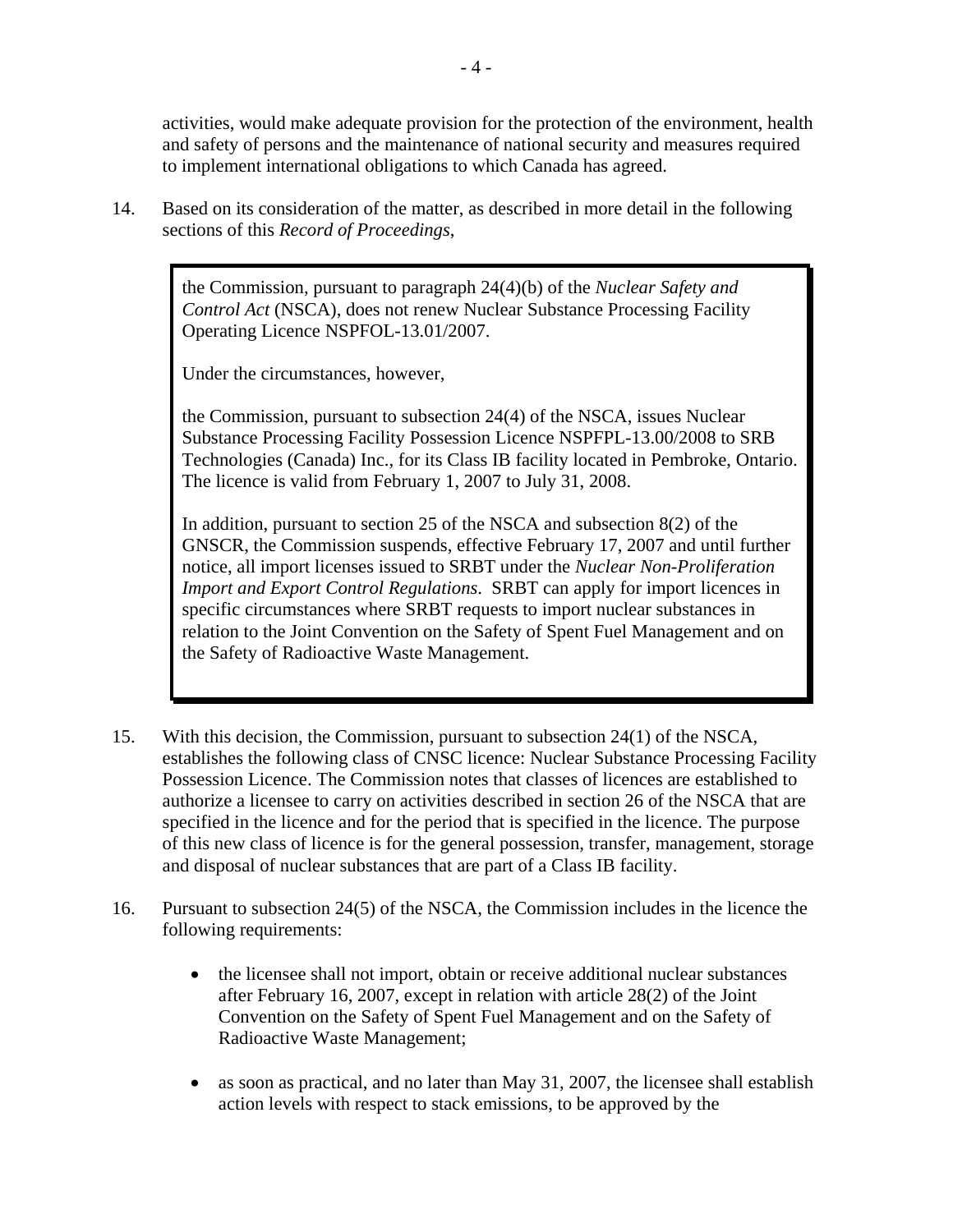Commission or a person authorized by the Commission;

- the licensee shall have a qualified third party perform air emission monitoring, stack verification and environmental monitoring;
- the licensee shall seek the approval of the Commission or a person authorized by the Commission, to carry out remediation activities;
- the licensee shall conduct an organizational study to define the management capacity needed at the facility to manage the safety programs, the workers and contractors by July 31, 2007;
- the licensee shall have in place, by no later than July 31, 2007, the financial guarantee equivalent to the cost of safe shutdown state of the facility based on the revised cost estimate to be provided by SRBT by February 28, 2007;
- the licensee shall have the full amount of the financial guarantee in place no later than May 31, 2008; and
- all other conditions as proposed in the draft operating licence included in CMD 06-H16.E as they pertain to the activities authorized by the licence.
- 17. With this decision, the Commission requests that CNSC staff report to the Commission any non-compliance with the licence during the course of the 18-month licence period. Any non-compliance reports would be presented at public proceedings of the Commission.
- 18. With this decision, the Commission, pursuant to subsection 35(3) of the NSCA, revokes the CNSC Order issued by the Designated Officer on August 15, 2006 and amended by the Commission on August 30, 2006, on the basis that it is no longer applicable under the activities authorized by the Nuclear Substance Processing Facility Possession Licence NSPFPL-13.00/2008.

#### **Issues and Commission Findings**

- 19. In making its licensing decision under section 24 of the NSCA, the Commission considered a number of issues relating to SRBT's qualifications to carry on the proposed activities, and the adequacy of the proposed measures for protecting the environment, the health and safety of persons, national security and international obligations to which Canada has agreed. The Commission's findings on these issues are summarized in this section.
- 20. The findings of the Commission presented below are based on the Commission's consideration of all of the information and submissions available for reference on the record for the hearing.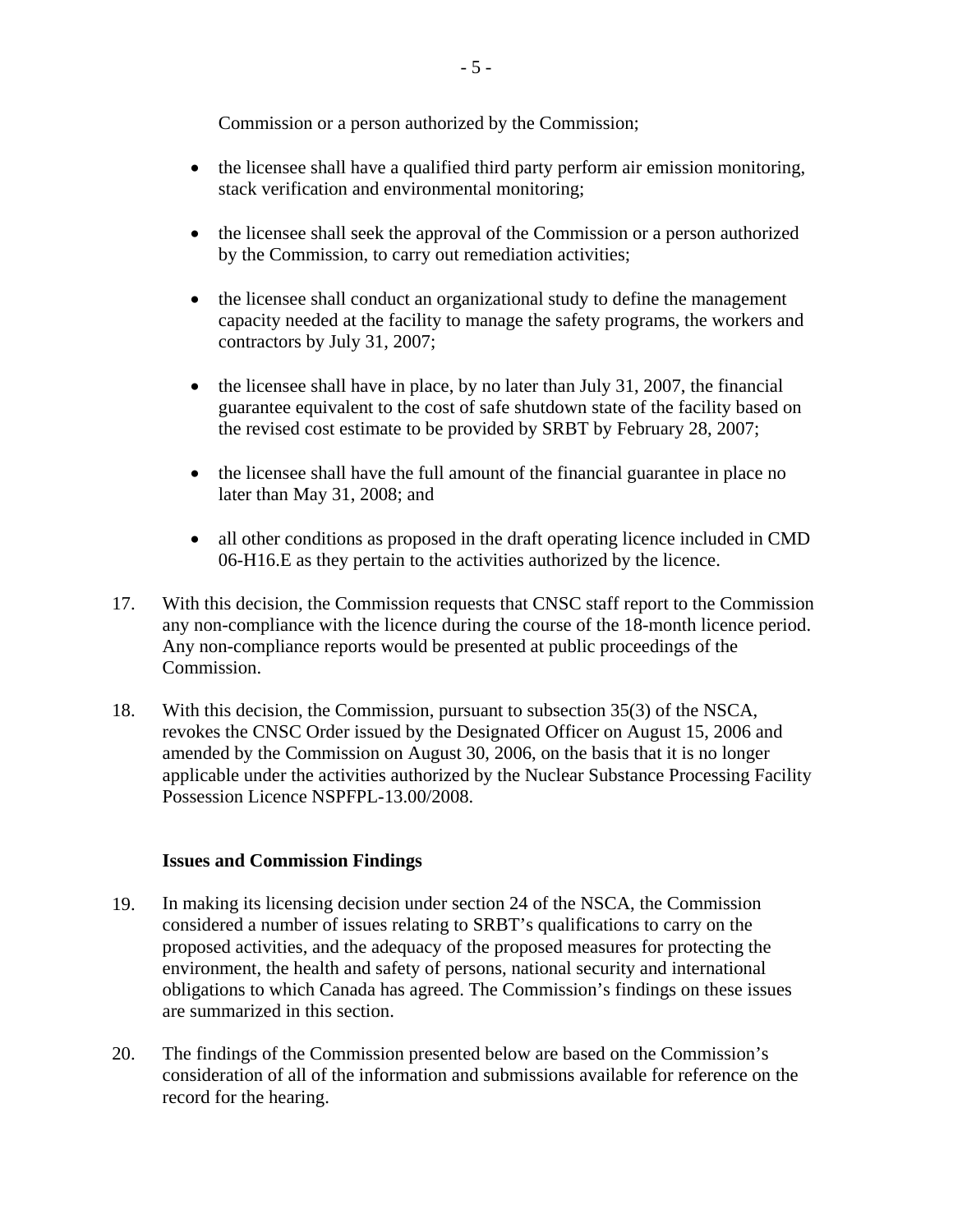#### **Radiation Protection**

#### *Worker Protection*

- 21. SRBT noted that it had revised its Radiation Safety Program to address the comments made by CNSC staff in their February 14, 2006 review.
- 22. CNSC staff reviewed the revised Radiation Protection manual and found it satisfactory. An inspection and review of the annual report also showed no major deficiencies in the implementation of the Radiation Safety Program. CNSC staff noted however that SRBT needed to formalize an ALARA (As Low As Reasonably Achievable) program and review the action levels.
- 23. CNSC staff explained that the radiological risks associated with the facility result from radiological hazards of tritium from inhalation, ingestion and absorption through skin. CNSC staff reported that, during the current licence period, the maximum individual effective dose to a worker was 3.61 millisievert per year (mSv/yr), well below the regulatory limit.
- 24. The Commission asked whether doses to workers were expected to decrease during the current licence period, considering that the facility has been operating under restrictive conditions. CNSC staff responded that the limited operation was not expected to impact the doses to workers since recent initiatives taken by SRBT have been directly linked to reducing external radiological emissions and thus did not modify internal procedures.

#### *Public Protection*

- 25. The Commission notes that the matter of public radiation protection is closely related to environmental protection. Therefore, the section below regarding Environmental Protection contains a further discussion of issues related to human and environmental health, including the various environmental pathways through which humans may be exposed to radiation from the facility.
- 26. With respect to estimated radiation doses that persons living in the vicinity of the SRBT facility may have received during the past licence period, CNSC staff reported that no member of the public has been exposed to radiation doses above the regulatory limit of 1 mSv/yr. Using independently measured concentrations and highly conservative exposure assumptions, CNSC staff stated that the approximate dose to the public in 2005 has been approximately 0.13 mSv/yr. However, CNSC staff noted that there remains uncertainty with respect to how the public doses have been estimated for the purpose of establishing operational controls and limits and, as a consequence, SRBT will need to recalculate the doses to the public for the last five years using a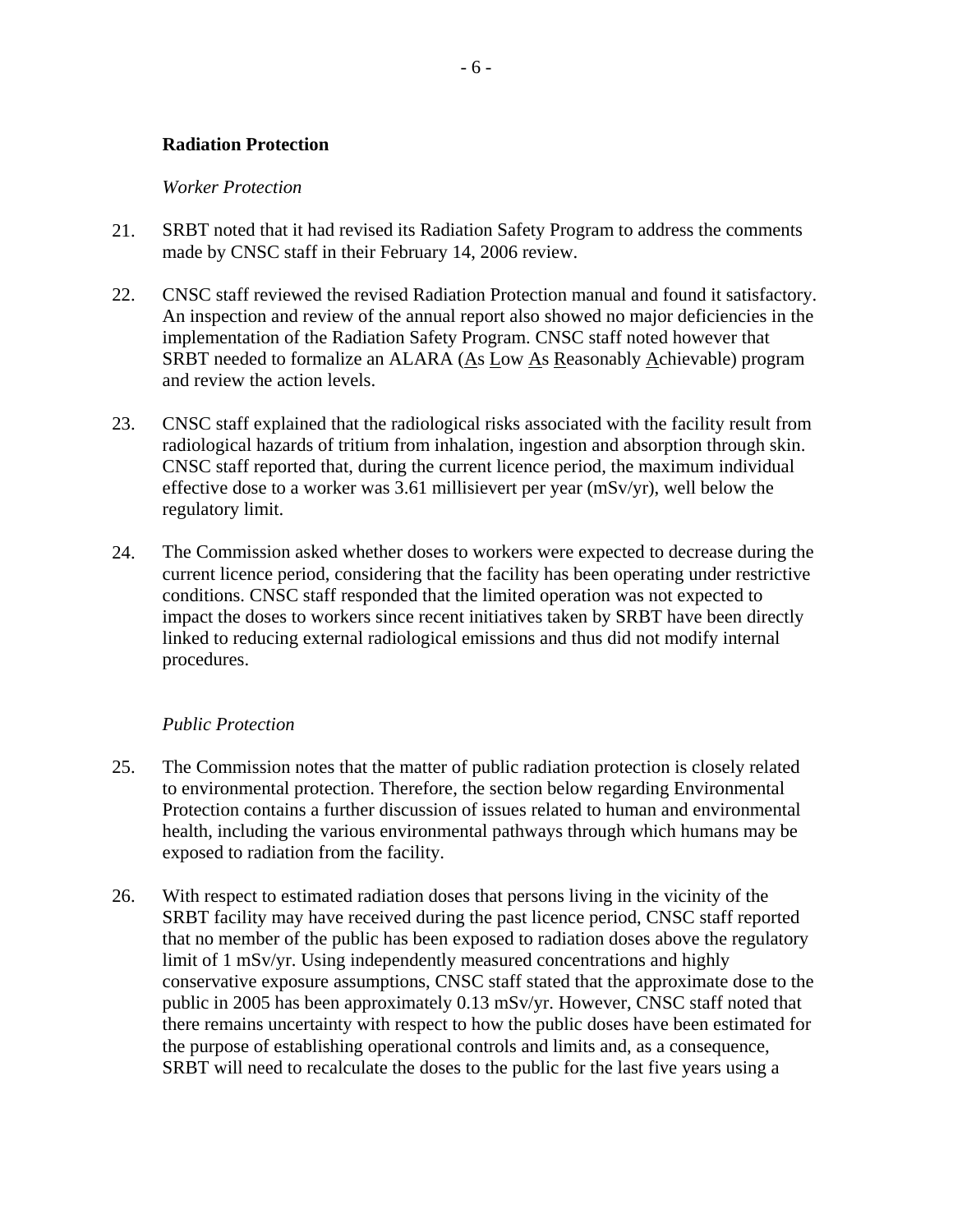revised Derived Release Limit (DRL). This revised DRL is currently being reviewed by CNSC staff.

- 27. The Concerned Citizens of Renfrew County, in its intervention, made reference to the Committee Examining Radiation Risks from Internal Emitters (CERRIE) as evidence of radiological risk being underestimated in Canada. The intervenor expressed the view that CNSC should review its findings on tritium dosimetry and revise the radiation dose coefficient associated with exposure to tritium.
- 28. The International Institute of Concern for Public Health submitted that the simple model used by the International Committee on Radiation Protection (ICRP) to determine the risk and effects of exposure to tritium should be rejected by the CNSC. The intervenor was of the view that chronic exposure to tritium should be evaluated by CNSC to consider the effects of the SRBT operations on the residents of Pembroke.
- 29. In response to the Commission who sought CNSC staff's opinion of this submission, CNSC staff stated that the intervenor's view regarding significant uncertainties associated with exposure to tritium have actually been debated in the international community. In this regard, the findings of the United Nations Committee on the Effects of Atomic Radiation do not lead the CNSC staff to modify the risk factor that is being used. CNSC staff noted that for doses in the range of the public dose limit, the most likely health outcome is none, and that there are no epidemiological studies that show any health effects at these doses. Thus, the available epidemiological evidence does not suggest that the predictions from the current risk models are wrong. With respect to chronic exposure to tritium, CNSC staff noted that, although members of the public have been chronically exposed to tritium in Pembroke, the dose received has never exceeded the public dose limit.
- 30. The Concerned Citizens of Renfrew County expressed the view that CNSC staff should not give reassurances that there are no human health impacts associated with the levels of tritium to which Pembroke residents are exposed, noting that there has been no scientific study to examine whether effects can be found near the SRBT facility. Several other intervenors, including B. Biederman, also expressed concern with the impact the levels of tritium found in the environment may have on public health. Similarly, some intervenors noted the levels of radioactivity in certain vegetables grown in the vicinity of SRBT's facility and expressed their concern with the impact on health the consumption of such vegetables may have.
- 31. In response to the intervenors' concerns, the CNSC staff noted that the Renfrew County District Health Unit provides regular reports on the health of the community and that a recent mortality report showed that the mortality rate of the community was similar to that of Ontario. CNSC staff also noted that there has been no conclusive evidence in the scientific literature that heredity defects are attributed to exposure from natural or artificial radiation, based on a large accumulation of research. In response to the Commission's enquiry with regard to the health risk to the community from the continued operation of SRBT's facility, CNSC staff stated that based on current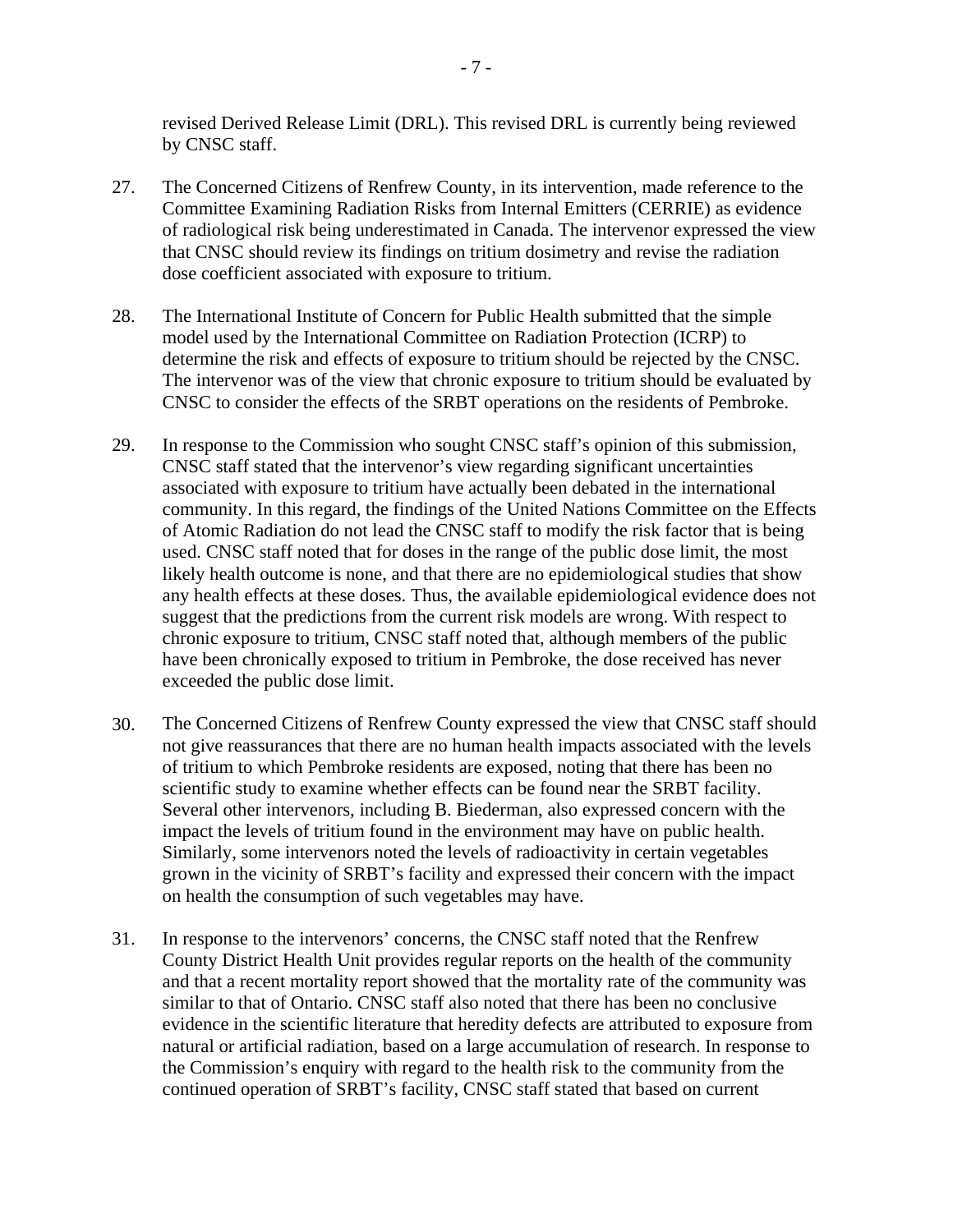knowledge of radiation risk and doses to the public as a result of SRBT's operations, the risk to the public is undetectably small.

- 32. In this regard, the Commission sought further information from CNSC staff on the significance of the radioactivity found in the vegetables. CNSC staff responded that based on the results of radioactivity measures taken from vegetables since 1999, the highest reading would represent approximately seven percent of the regulatory dose limit when using conservative assumptions in calculating the corresponding dose.
- 33. CNSC staff also provided information in CMD 06-H16.F regarding the monitoring of the Ottawa River. CNSC staff noted that the Ottawa River is included in three Ontario Provincial Government monitoring programs. Furthermore, the Pembroke drinking water treatment plant is included in a radiological surveillance network as part of the Ontario Reactor Surveillance Program set up to assure the public in the vicinity of nuclear facilities that their health, safety, welfare and property are not affected by emissions from nuclear facilities. Data demonstrate that tritium concentrations for the last five years from the Pembroke drinking water treatment plant have been near or below 0.1% of the Ontario Drinking Water Standard.

## *Conclusion on Radiation Protection*

- 34. Based on the information received, the Commission is satisfied that SRBT has made, and will continue to make adequate provisions for the protection of its workers from the effects of radiation.
- 35. The Commission notes that interventions in the preceding licensing hearing held in 2005 raised similar comments with respect to safe levels of tritium. In this respect, the Commission continues to be satisfied with the CNSC staff's reviews of the work and recommendations of the ICRP and other relevant technical committees and its uses of the best available environmental science in carrying out its regulatory activities, including the assessment of tritium behaviour and hazards, as was expressed during the  $2005$  hearing<sup>7</sup>.
- 36. However, the Commission is also of the view that further research on tritium releases in Canada is needed to increase current knowledge. The Commission therefore requests that CNSC staff initiates research studies on tritium with the objective to enhance information available to guide regulatory oversight of tritium processing and tritium releases in Canada. The results of these studies will be reported to the Commission in a public proceeding.
- 37. With respect to the protection of the public, the Commission is of the opinion that the health and safety of the public has not been negatively affected by the tritium releases

<sup>1</sup> 7 Refer to the *Record of Proceedings* on the matter of the *Application for the renewal of the operating licence for SRB Technologies (Canada) Inc.'s gaseous tritium light source facility in Pembroke, Ontario*, date of hearing September 15 and November 30, 2005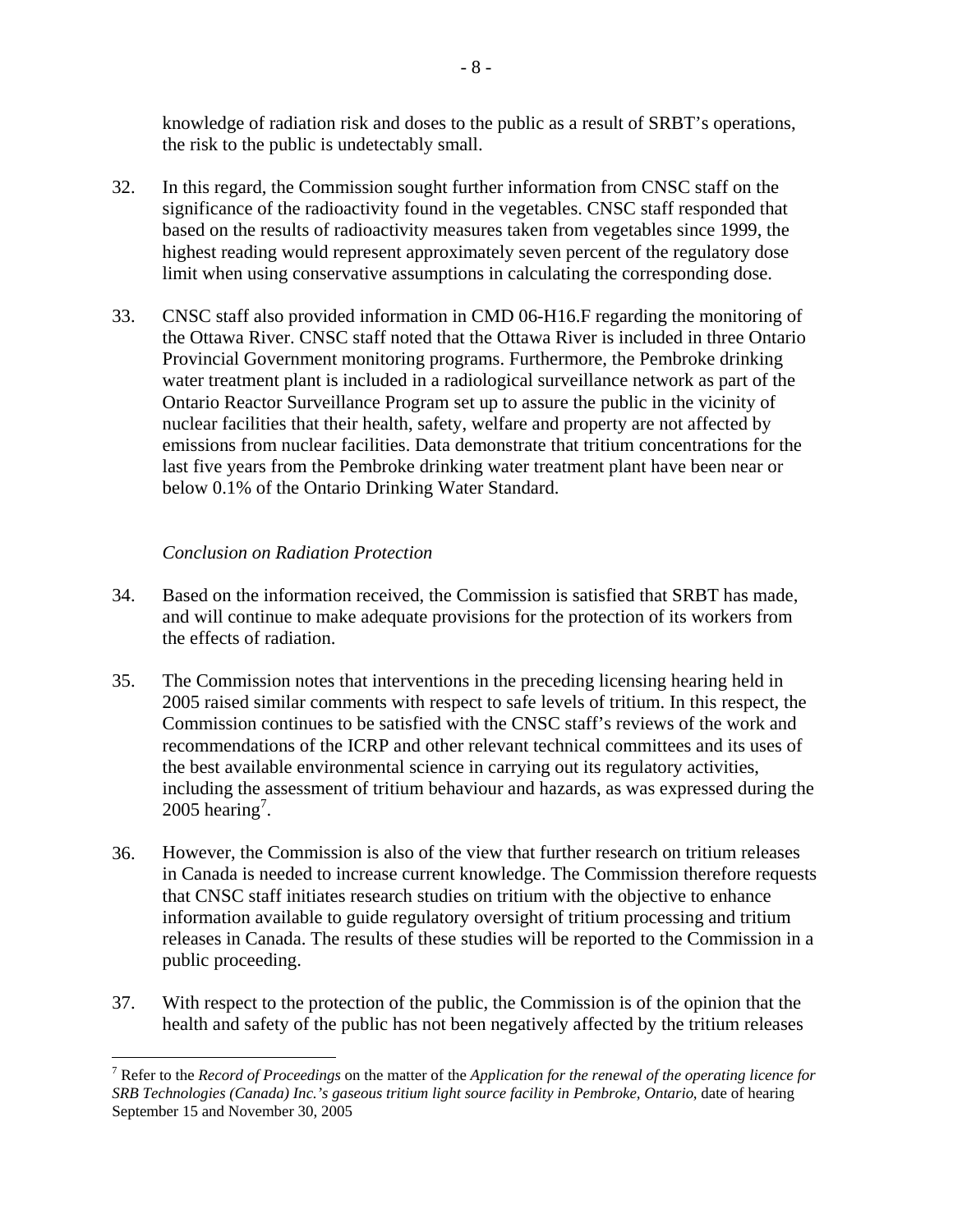resulting from the operation of the SRBT facility. However, the Commission notes that the lifestyles of certain members of the public, as testified in the interventions, appear to have been compromised as a result of the operation of the facility. Although the prescribed limit of 1 mSv/yr for the general public has continued to be respected during the current licence period, the Commission expects that the licensee make every reasonable effort to continue to decrease the tritium releases to the environment.

38. In conclusion, the Commission is satisfied that, under the conditions of a possession licence, SRBT would make adequate provisions for the protection of persons from radiation at its facility. However, the Commission is not convinced that the licensee has made every reasonable effort to determine the sources, and to control and decrease the tritium releases to the environment. Further discussion on this issue is provided in the following section on Environmental Protection.

#### **Environmental Protection**

39. In considering SRBT's performance in protecting the environment, the Commission considered information on the adequacy and performance of SRBT's environmental protection program, including with respect to environmental monitoring, effluent monitoring and emission data, emission controls and remediation measures.

#### *Environmental Monitoring Program*

 $\overline{a}$ 

- 40. SRBT stated it had made a number of improvements to the Environmental Monitoring Program (EMP) during the current licence period. As evidence of some improvements, SRBT noted the sampling performed on local wells, pools, and urine from public and the increased number of passive air samplers (from 13 to 41), including installing samplers closer to the stack location to determine airborne concentrations closer to point of release. SRBT indicated that monthly monitoring of wells on site and annual sampling of several residential wells will continue during the requested licence period. Furthermore, there will be routine monitoring of snow, ditch and surface water around the facility and routine swipe measurements will be taken outside the facility to determine impact of precipitation. SRBT also noted that a third party, Atomic Energy of Canada Limited (AECL), had been contracted to perform all sampling and analysis of environmental results. Once the revised derived release limit is accepted, SRBT noted that a revision of the EMP will be done to address CNSC staff comments<sup>8</sup>.
- 41. CNSC staff reported that SRBT's EMP and its implementation meet requirements, noting that previous issues with respect to quality assurance and quality control have been addressed. Overall, CNSC staff noted that SRBT had improved its environmental

<sup>&</sup>lt;sup>8</sup> The Commission notes that detailed information and discussion on the derived release limit was the subject of the preceding licensing hearing held in 2005. For further detail, refer to the *Record of Proceedings* on the matter of the *Application for the renewal of the operating licence for SRB Technologies (Canada) Inc.'s gaseous tritium light source facility in Pembroke, Ontario*, date of hearing September 15 and November 30, 2005.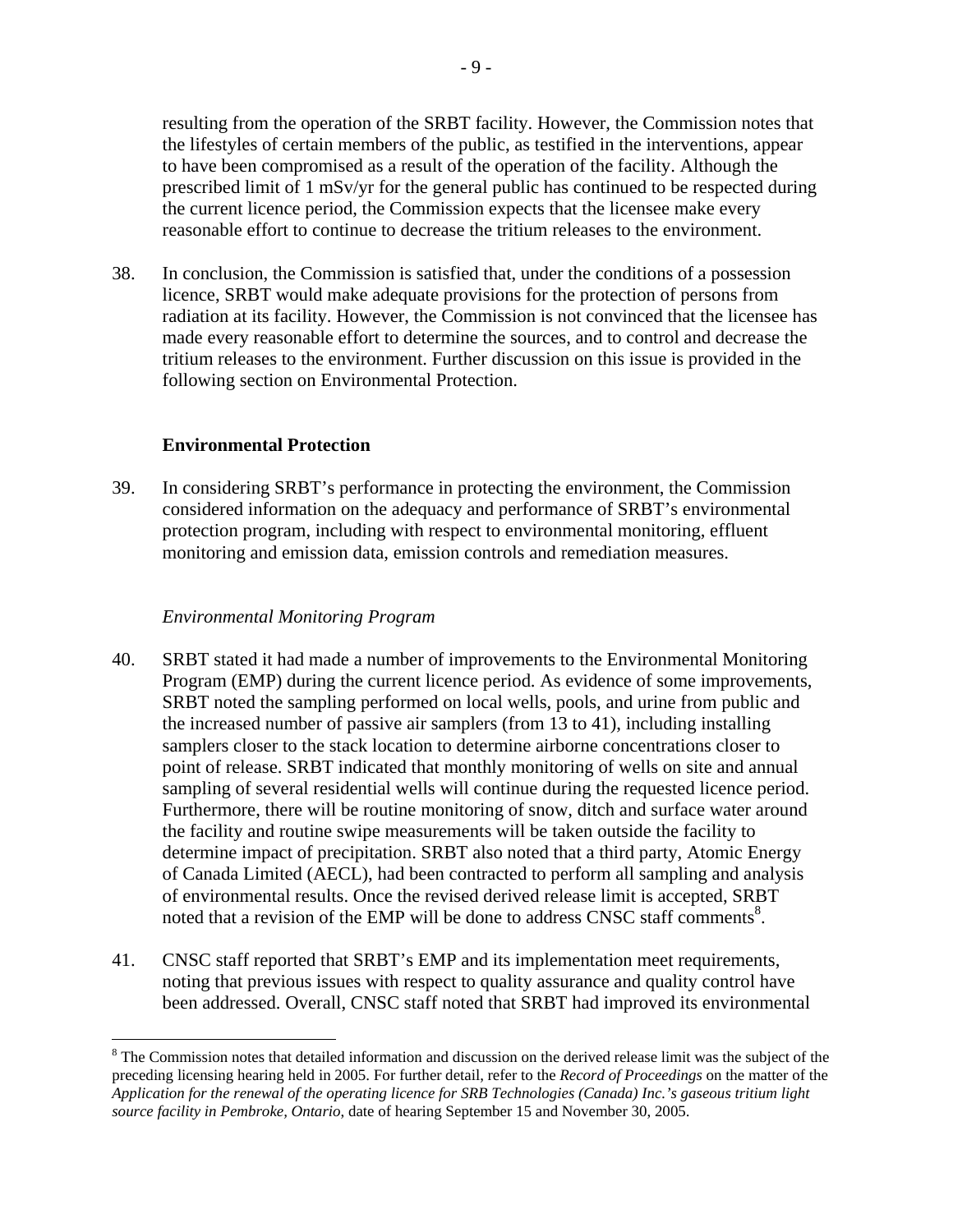performance in most areas of environmental protection. CNSC staff also reported that SRBT has provided better trending analysis and interpretation of monitoring results. CNSC staff noted that the increase in the number of passive air samplers will provide broad coverage of expected aerial plume. As required by the current operating licence, environmental sampling has been conducted by a third party and should continue to provide reliable results. CNSC staff recommended that a third party continue to carry out the sampling during the proposed licence period, as SRBT has not yet shown the capability to perform the work.

- 42. To ensure that environmental monitoring covers all potentially affected areas, the Commission asked numerous questions with respect to the monitoring of the wells in the region. Specifically, the Commission inquired about the presence and use of wells in the municipality of Pembroke, the frequency of the well sampling proposed by SRBT and the reporting requirements of the results of the monitoring. SRBT provided information on the survey of wells it had conducted, noting that it was of the opinion that all wells had been identified. The Ontario Ministry of the Environment (MOE) confirmed that industry-led surveys such as the one conducted by SRBT is common and acceptable practice.
- 43. With respect to sampling and reporting of results, SRBT stated that its onsite wells will be monitored on a monthly basis while its offsite monitoring wells will be monitored every four months. Residential wells will also be monitored every four months, in addition to monthly passive air sampling. SRBT noted that as soon as these results are available, they would be posted on the company's Web site.
- 44. The Commission also sought an explanation regarding the variance in the average atmospheric concentrations of tritium, as reported in CNSC staff CMD 06-H16C. SRBT explained that the measured results were dependent on weather and wind conditions. CNSC staff also noted that weather patterns influence the concentrations of tritium measured at the various passive air samplers. CNSC staff further noted that the collected data have been used to improve the EMP and are under constant scrutiny to understand the dynamics of the tritium releases. CNSC staff is confident that the data are reliable and demonstrate that the revised derived release limit atmospheric model, currently being reviewed by CNSC staff, will conservatively predict the expected dose to the public.
- 45. The Commission is concerned that there appears to have been incomplete information with respect to the identification and use of wells in the vicinity of the SRBT facility. In this respect, the Commission is not convinced that the environmental monitoring program adequately covers the entire area potentially affected by the operation of the facility. Furthermore, the Commission is concerned that the dynamics of the tritium releases are not sufficiently understood to ensure a correct interpretation of the collected data and thus an adequate EMP.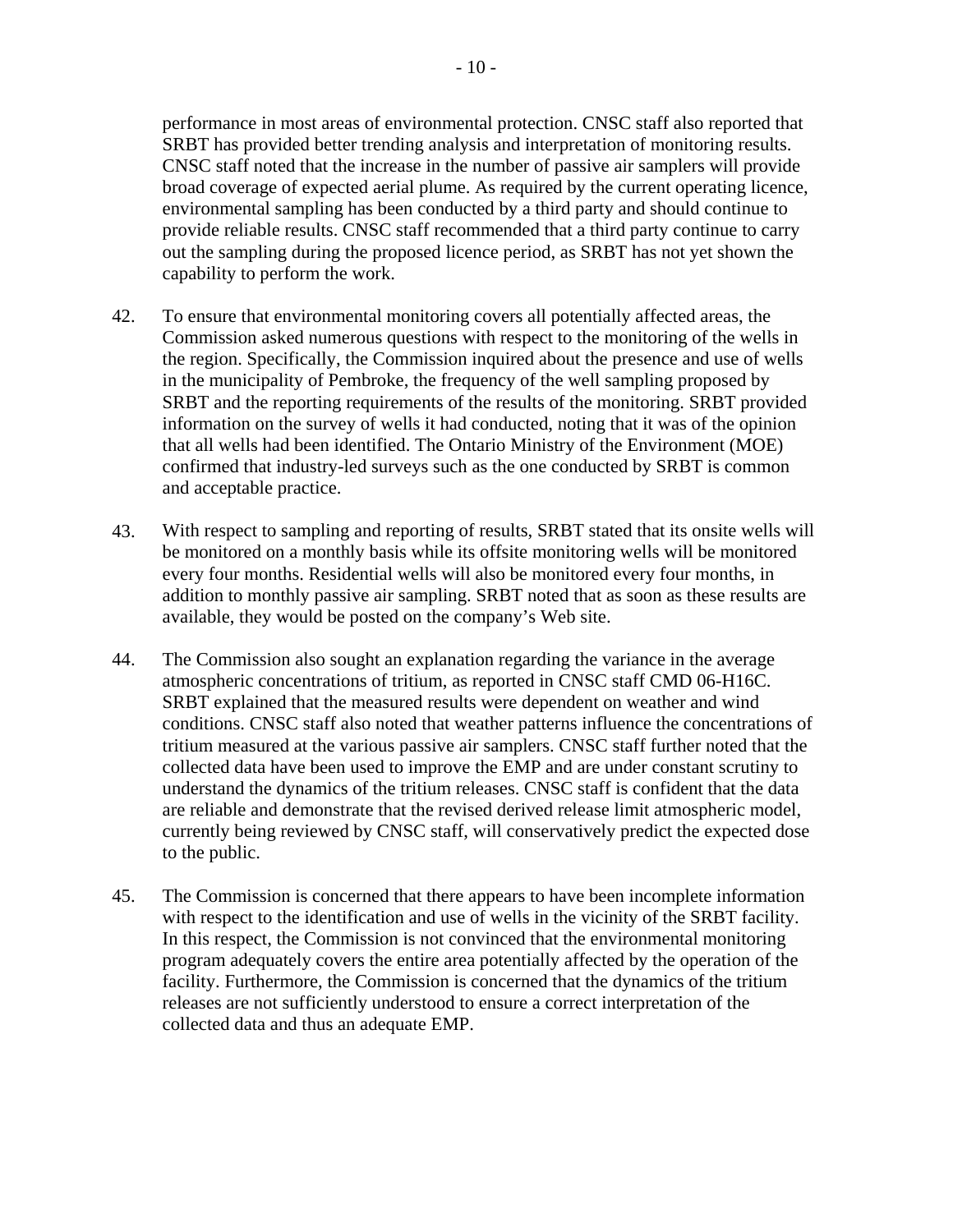#### *Effluent Monitoring and Emission Data*

- 46. SRBT presented improvements made to the stack monitoring, including equipment upgrades and increased frequency of stack maintenance. Pitot tubes have been installed permanently on the stacks and have been monitored and maintained by a third party on monthly basis. SRBT has performed daily stack flow verification while a more detailed annual verification will be conducted by a third party. SRBT has also noted that a new bubbler system has been installed which provides more accurate and conservative method of measuring emissions.
- 47. SRBT noted that tritium emissions in weekly total activity released in 2006 is showing decreased tritium emission corresponding to a 97% reduction of total tritium released since 2000. SRBT further noted that it has demonstrated that it can operate within a weekly action level based on emission limits.
- 48. CNSC staff reported that SRBT's effluent monitoring program and its implementation meet requirements. CNSC staff noted that SRBT has demonstrated that the stacks are now performing as designed and the effective stack height is being maintained.
- 49. With the objective to determine stack emissions that would not result in unreasonable risk to persons using wells beyond the property boundary at SRBT, CNSC staff reevaluated the derivation of emission limits using actual measured data and conservative assumptions. Thus to limit the concentration of tritium at the edge of the property to 1750 bequerels per litre (Bq/l), i.e. 25% of the Canadian Drinking Water Quality Guideline, CNSC staff recommended that a limit of 135,000 GBq of tritium oxide (HTO) and 521,075 GBq of total tritium be imposed on emissions from the ventilation stacks.
- 50. The Commission questioned if CNSC staff had sufficient oversight over the monitoring and review of the real-time data to verify whether there are excessive peaks of tritium emission at any one time. CNSC staff responded that the information available from SRBT's weekly emission monitoring does indicate variability in rates of emissions. However, the program is designed to provide assurance that emission limits are respected through the verification of the total annual release limit and weekly control limits. The recorded releases are verified through compliance activities throughout the licence period. As for the real-time monitor, it is used to identify situations on a very short-term basis for SRBT to take action as necessary, for example if a peak release were to represent a loss of control. These recorded measures are also verified during compliance activities. Furthermore, the current licence and proposed operating licence contain a condition that sets the level at which the licensee would have to report to the CNSC as a meaningful and measurable way to identify a potential loss of control at the SRBT facility.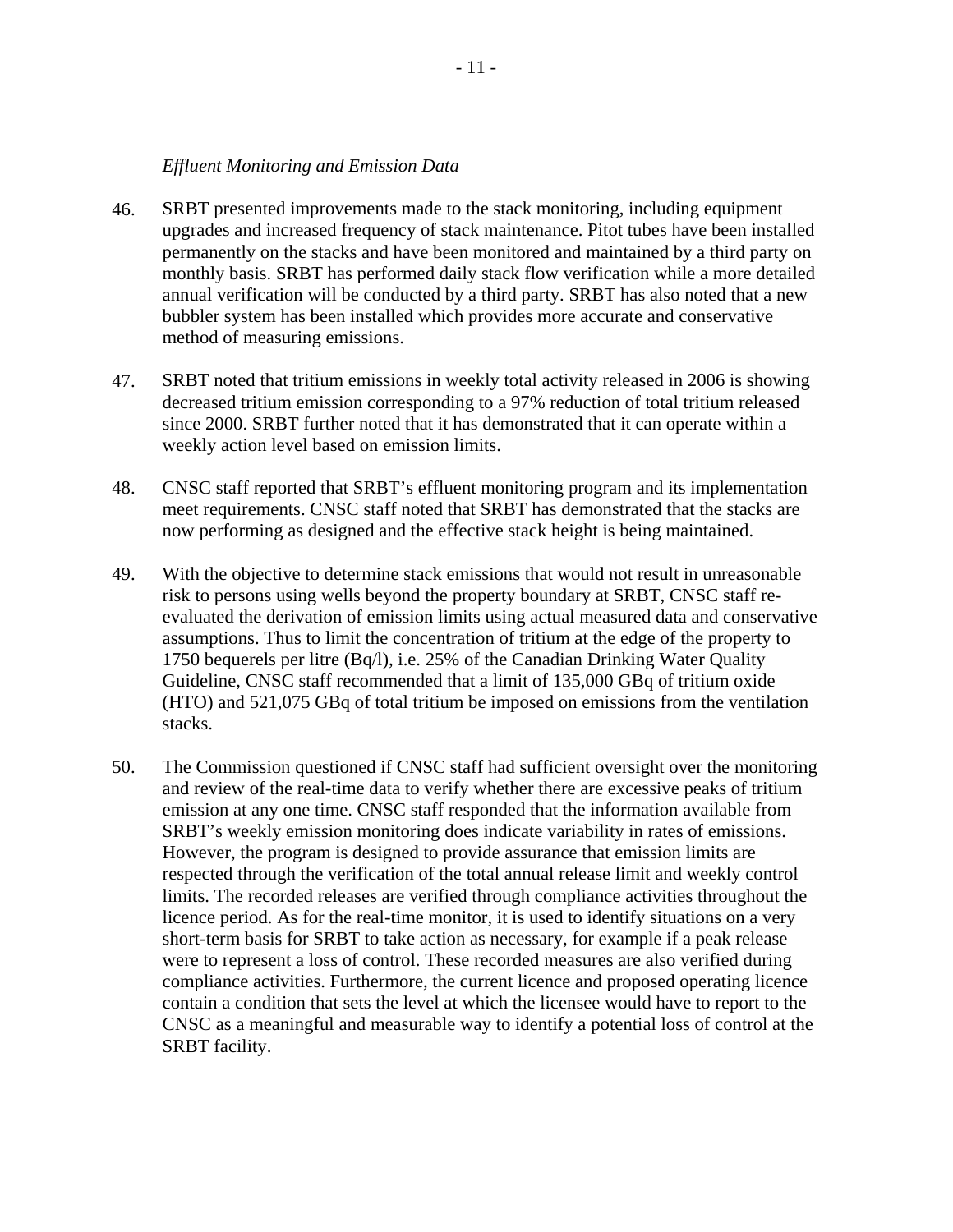- 51. Regarding SRBT's submission that emissions have been decreasing in the last several years, the Commission recognizes SRBT's recent efforts with respect to reducing emissions. However, the Commission is also of the view that emissions may in part have been reduced as a result of SRBT operating the facility under a restrictive licence during the current licence period.
- 52. Furthermore, as noted during the Commission's proceeding held August 28, 2006 to review the Order issued to SRBT on August 15, 2006, the Commission considers that SRBT's efforts with respect to environmental monitoring and environmental protection appear to have been initiated as a result of compliance actions from CNSC. The Commission again expresses the view that there is a responsibility on the part of the licensee to ensure the protection of the environment. In this regards, the Commission is of the view that the licensee's approach to environmental protection has been to take incremental steps towards improvement based on compliance measures by CNSC staff, rather than considering the impacts of its operation as a whole and the interdependence of its individual functions.

#### *Groundwater Monitoring*

- 53. CNSC staff reported that SRBT's environmental protection has been unacceptable (rated "E") mainly due to the groundwater contamination at levels that would be detrimental to its use by humans. Although data collected over time by SRBT and by independent monitoring indicate that members of the public around the SRBT facility were protected, data obtained over the last year from the groundwater monitoring have demonstrated that emissions are not being properly controlled to protect the environment close to the facility. CNSC staff noted at Day One of the hearing that the groundwater study conducted to date does not adequately define the magnitude of tritium contamination underlying the facility nor consider impact on future land use. However, considering that additional work has now provided a better understanding of the distribution of tritium on and beneath the site, CNSC staff expressed the view that SRBT's "Detailed Report and Implementation Plan", as presented in CMD 06-H16.1D at Day Two of the hearing, was adequate to address the issues associated with the groundwater contamination. This includes the monitoring as well as systematic and quantitative analysis of sources of groundwater contamination.
- 54. The Concerned Citizens of Renfrew County submitted that the groundwater study showed unacceptable contamination of public resources. The intervenor stated that there was evidence of build-up of tritium in both soil and groundwater and evidence to suggest that groundwater contamination continued to increase, even during last months of restricted operations. The intervenor also expressed the view that the Commission may be unaware of the role of oxidation of elemental tritium (HT to HTO) and its effects on the environment that result in build-up in the environment.
- 55. Several other intervenors, including Mr. Yuill whose well has been found to be contaminated with tritium to levels up to 2,700 Bq/l, stated their concern with the level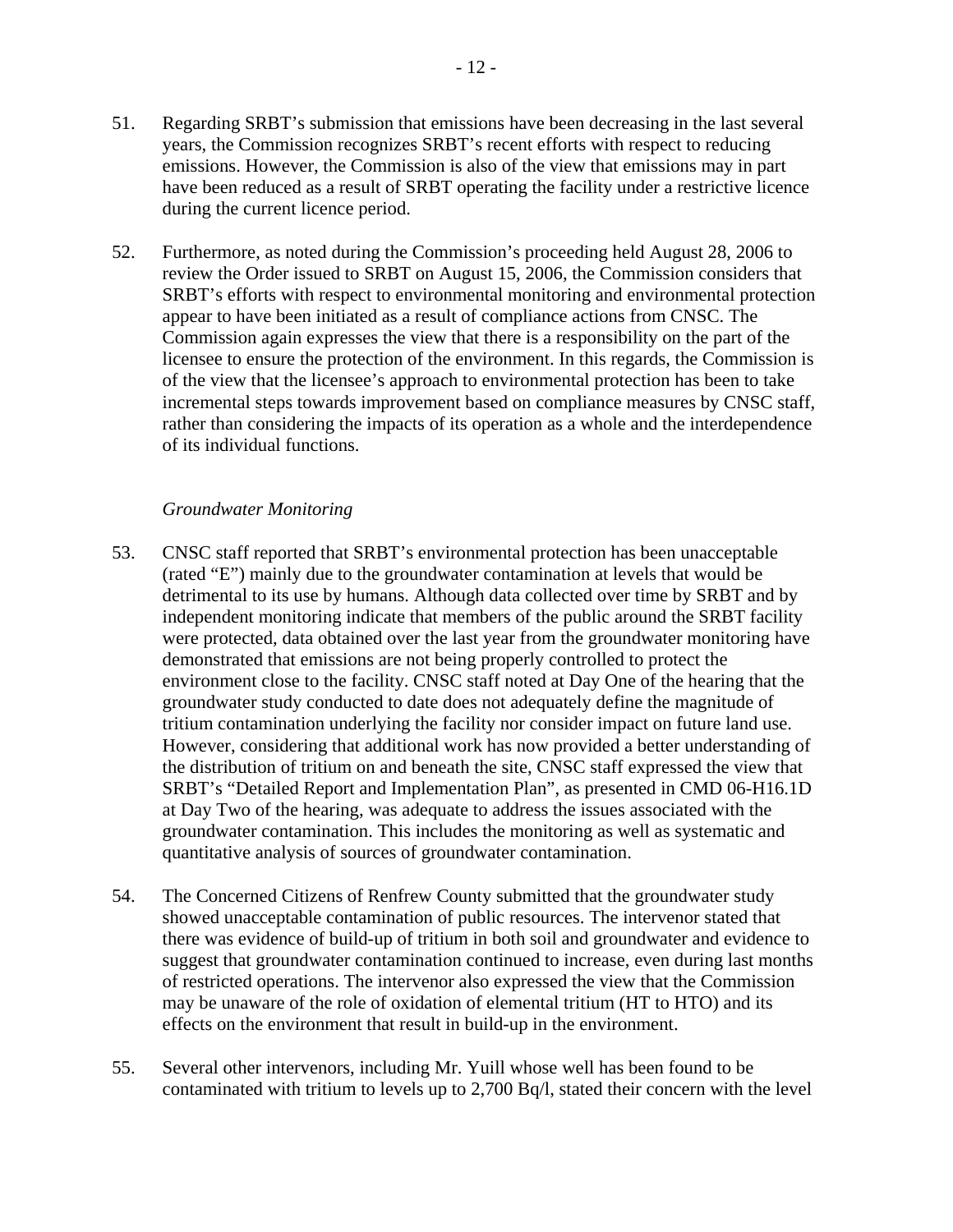of radioactivity found in the wells off-site of the facility.

- 56. With respect to the intervenors' comments and concerns, the Commission asked for further information regarding CNSC staff's understanding of the behaviour of tritium in the environment. CNSC staff provided information on the experiment done in Chalk River in the 1990's, noting that that monitoring examined the behaviour of HT and its conversion in soils at different distances from a release point. Based on other scientific information about long-term processes and accumulation, CNSC staff noted that tritium in the environment does not seem to reside much longer than four years as organically-bound tritium. CNSC staff added that this organically-bound tritium would be the main concern regarding accumulation in the soil. CNSC staff concluded that all of the information obtained to date from various sources, including air and water concentrations, does not indicate that the emission of large quantities of HT as a result of the operations of SRBT's facility has produced any unusual result.
- 57. The Commission expressed its concern with the unacceptable rating of SRBT's environmental protection program. To assist in determining whether SRBT has the ability to adequately protect the environment, the Commission inquired whether SRBT fully understood what was expected in terms of improvements to its environmental protection program to reach an acceptable level.
- 58. With respect to the protection of the environment, CNSC staff expressed the view that the regulatory controls proposed in the operating licence, which includes strict release limits, combined with CNSC staff's continued enhanced regulatory oversight at this facility, which includes increased frequency of inspection, will ensure that there is no unreasonable risk to the environment as a result of the operation of the facility.
- 59. Furthermore, CNSC staff clearly explained what the expectations were by first providing an explanation of how the rating system for environmental protection was derived from the requirements in the NSCA and associated regulations. These regulations specify that the licensee needs to have measures in place to control the release of radioactive and hazardous substances into the environment, including on the site. There needs to be an Environmental Monitoring Program, an Effluent Monitoring Program as well as policies and procedures in place to protect the environment. When these requirements are met, then there is assurance that the requirements of the NSCA are being met and that there is no unreasonable risk to the environment. CNSC staff noted that it has seen improvements over the current licence period in this regard, although there are still elements that need further improvements. This would include SRBT's ability to carry out all of its monitoring on its own without using a third party. CNSC staff also noted that one of the key components towards an improved rating is controlling the source of contamination to the groundwater. In this regard, CNSC staff is of the view that SRBT's "Detailed Report and Implementation Plan" will address this issue.
- 60. In conclusion, CNSC staff expressed the view that SRBT has the ability to improve its program, as demonstrated by the improvements it has made over the current licence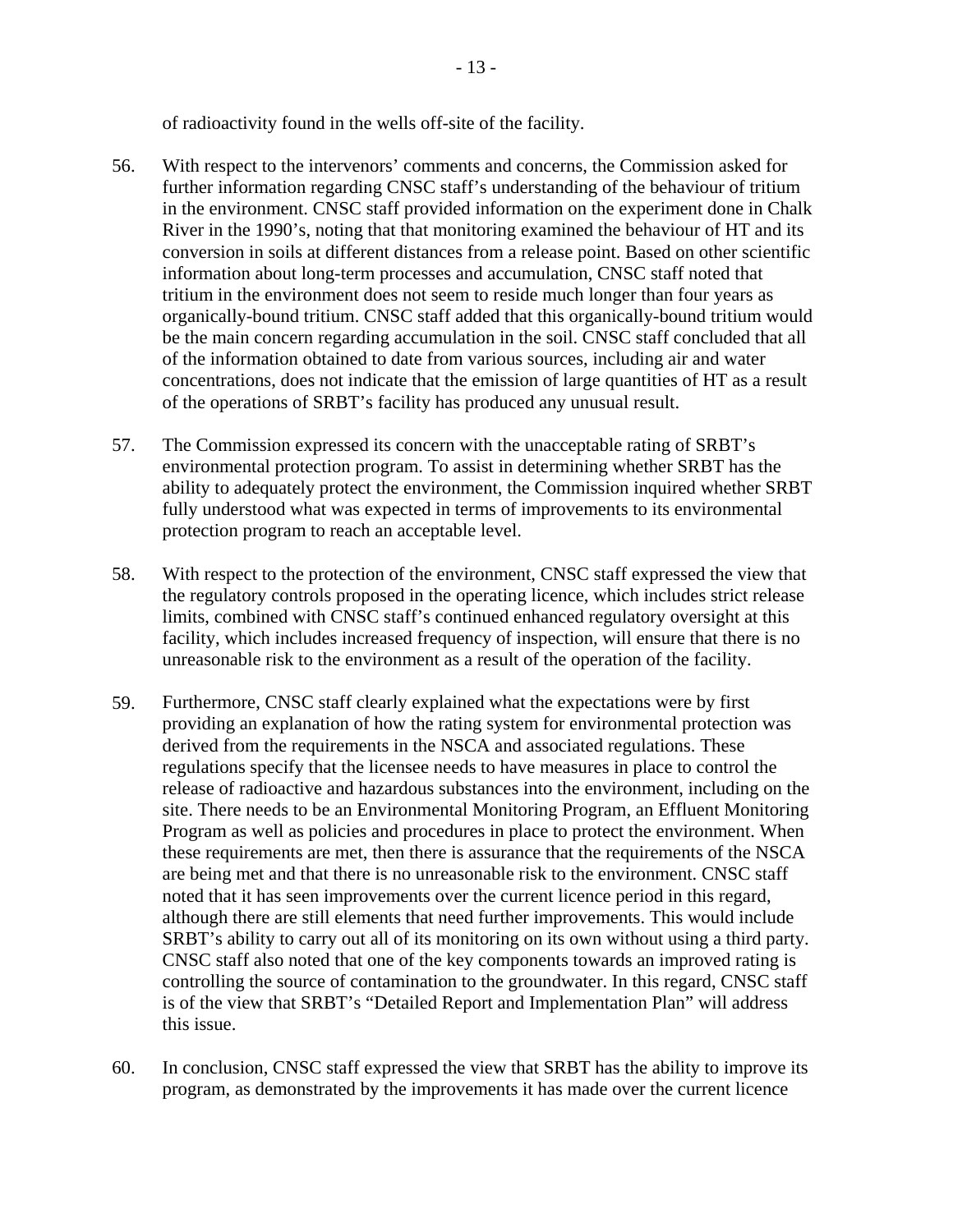period. These improvements, combined with the successful execution of the proposed plans during the proposed licence period, indicate, in CNSC staff's opinion, that SRBT could achieve a satisfactory environmental protection program.

- 61. The Commission considered the Order issued to SRBT on November 16, 2005 to conduct a groundwater contamination study, based on concerns with respect to the concentrations of tritium found in well water, as well as in the precipitation and runoff (puddles, etc) near the facility. In 2006, CNSC staff had concluded from this Groundwater Study Report that the source of tritium in groundwater underlying the facility and on the property where it is located, and any plume that might exist in the groundwater had not been identified. This conclusion was one of the factors that led to a second Order issued to SRBT on August 15, 2006. At the proceeding held on August  $28$ ,  $2006<sup>9</sup>$  to review the Order, CNSC staff stated that there were uncertainties and lack of knowledge regarding the contamination of the groundwater. As a result of the Commission's review and amendment of the Order, SRBT was required to submit, for consideration at this licence renewal hearing, a detailed report describing the specific actions and measures that will be taken to: identify all the sources of groundwater contamination; to contain those sources; to prevent or mitigate further direct contamination; and to remediate the contaminated groundwater.
- 62. SRBT submitted a recent depth to bedrock study to assist in understanding the source of the groundwater contamination. SRBT noted that the report indicates a large variability in the depth to bedrock. SRBT's consultant added that the next phase of the study would include investigating the top of the bedrock to confirm both the hydraulic conductivity in that zone and to obtain water samples to look for zones of elevated tritium. As well, the next phase could also investigate deeper into the bedrock to confirm whether there are vertical gradients within the bedrock. SRBT could also conduct follow-up work on the groundwater system to verify that any elevated concentrations of tritium are moving as predicted, that is to the Muskrat River, and do not represent an environmental risk.
- 63. In this regard, the Commission expressed its view that unless there are more wells that are drilled through the stratigraphy, it would be difficult to understand or rule out the possibility of groundwater moving downwards towards bedrock and therefore to the Muskrat River in a more aggressive way than is being modelled at the present time. The Commission is of the view that insufficient information is currently available to determine the source of groundwater contamination and thus the behaviour of the tritium releases to the environment.
- 64. The Commission considered the "Detailed Report and Implementation Plan" as submitted on September 25 and modified on November 9, 2006 by SRBT. The Commission is not satisfied that this report fulfils the requirements of the Order and its objectives to identify, control and mitigate the sources of tritium contamination. As the licensee has not been able to identify all the sources of contamination of the wells, the

 $\overline{a}$ 

<sup>9</sup> Refer to the *Record of Proceeding* on the matter of the *Review by the Commission of the Designated Officer Order issued to SRBT on August 15, 2006*, date of proceeding August 28, 2006.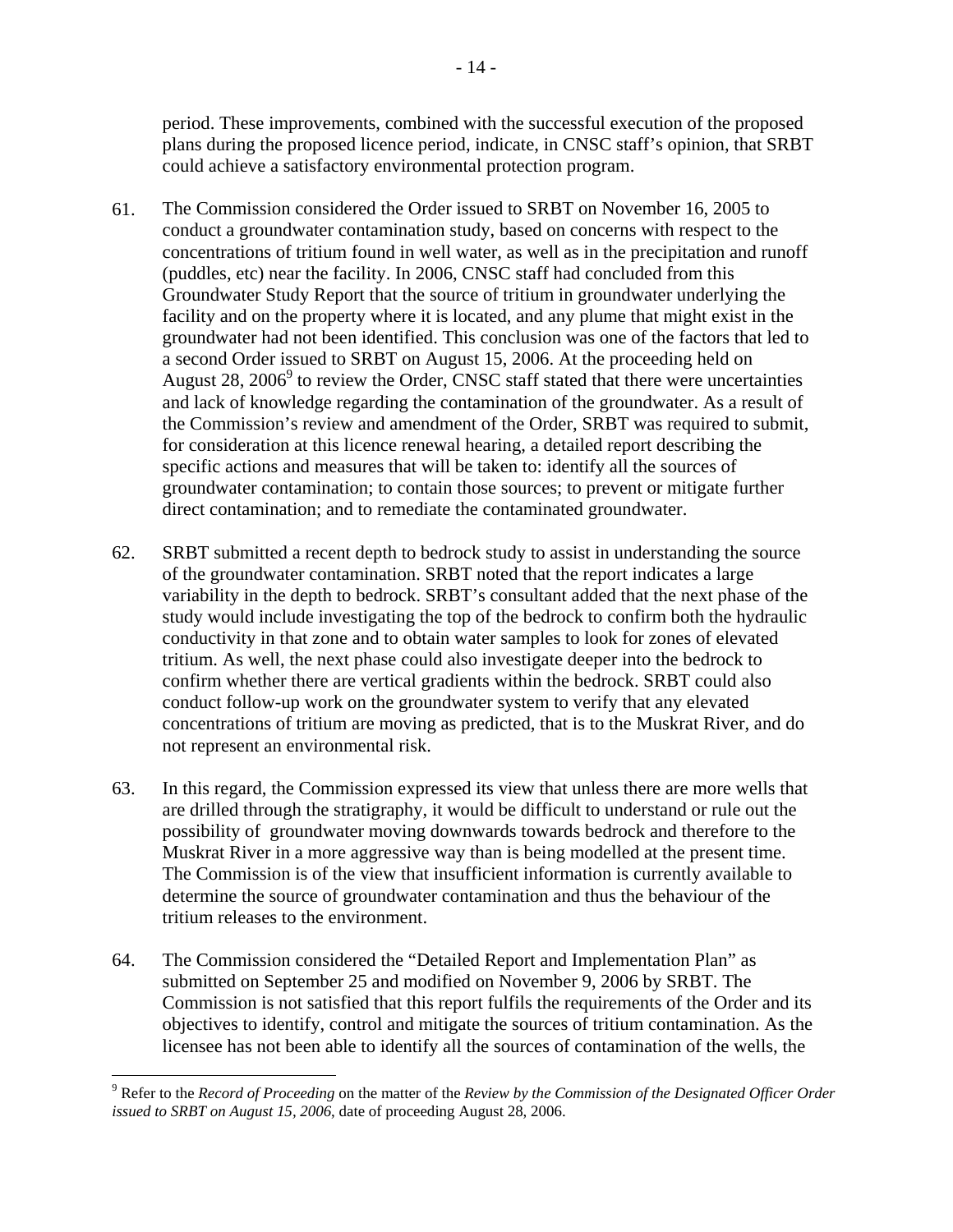Commission is of the opinion that the contributing sources to contamination are not well understood, nor identified by the licensee. In this regard, the Commission can only conclude that there are unexplained and uncontrolled events occurring during the operation of the facility, resulting in contaminated wells in the area external to the licensee's site perimeter.

#### *Emission Control and Remediation*

- 65. SRBT noted that, as part of its efforts to further mitigate tritium emissions, it had implemented a variety of initiatives such as removing the scroll pumps, decreasing the heating cycles of pyrophoric units to 18 filling cycles and new units to 15 cycles only. In July 2006, SRBT began using inert gas to purge the residual tritium in the filling rigs which resulted in reduced emissions to the environment. Furthermore, modifications to the production design have also resulted in a decrease in the volume released.
- 66. CNSC staff reported that the reduced number of heating cycles has improved efficiency of the pyrophoric uranium traps to retain tritium. CNSC staff noted that the installation of a molecular sieve (tritium oxide trap) on one filling rig, as part of a pilot project, was not as successful as other mitigation measures. CNSC staff noted that SRBT's ongoing commitment to research and development is essential in identifying additional potential means of further reducing emissions.
- 67. CNSC staff also noted that SRBT has taken and has proposed acceptable measures to contain the identified fugitive emissions sources. In this regard, SRBT listed measures taken to date that include the discontinued use of air conditioners, the isolation of liquid releases in the waste room, the repair of holes, cracks or openings in the ventilation units and the collection of liquid to be disposed in accordance with its Waste Management Program.
- 68. As a further measure of control of its emissions, SRBT proposed to construct a Precipitation Diversion System (PDS) to capture and manage tritium-contaminated precipitation in the close proximity to the stacks. The collected water would be released to the municipal sewer in accordance with an annual release limit of 200 GBq and in a controlled manner. SRBT would perform monthly measurements at the sewage treatment plant and report the results.
- 69. CNSC staff expressed the view that the collection of the precipitation from the stack and the controlled and managed release to the sewer system would limit the risk to the environment under the stack to a reasonable level. CNSC staff noted that the interception of precipitation by the new roof and the concrete catch basin should help in preventing any contamination originating from the possible diffusion of tritium through the various materials of the ventilation stacks to enter the groundwater.
- 70. Concerned that the practice of releasing radionuclides to the municipal sewer may not be a reasonable approach to controlling releases, the Commission sought further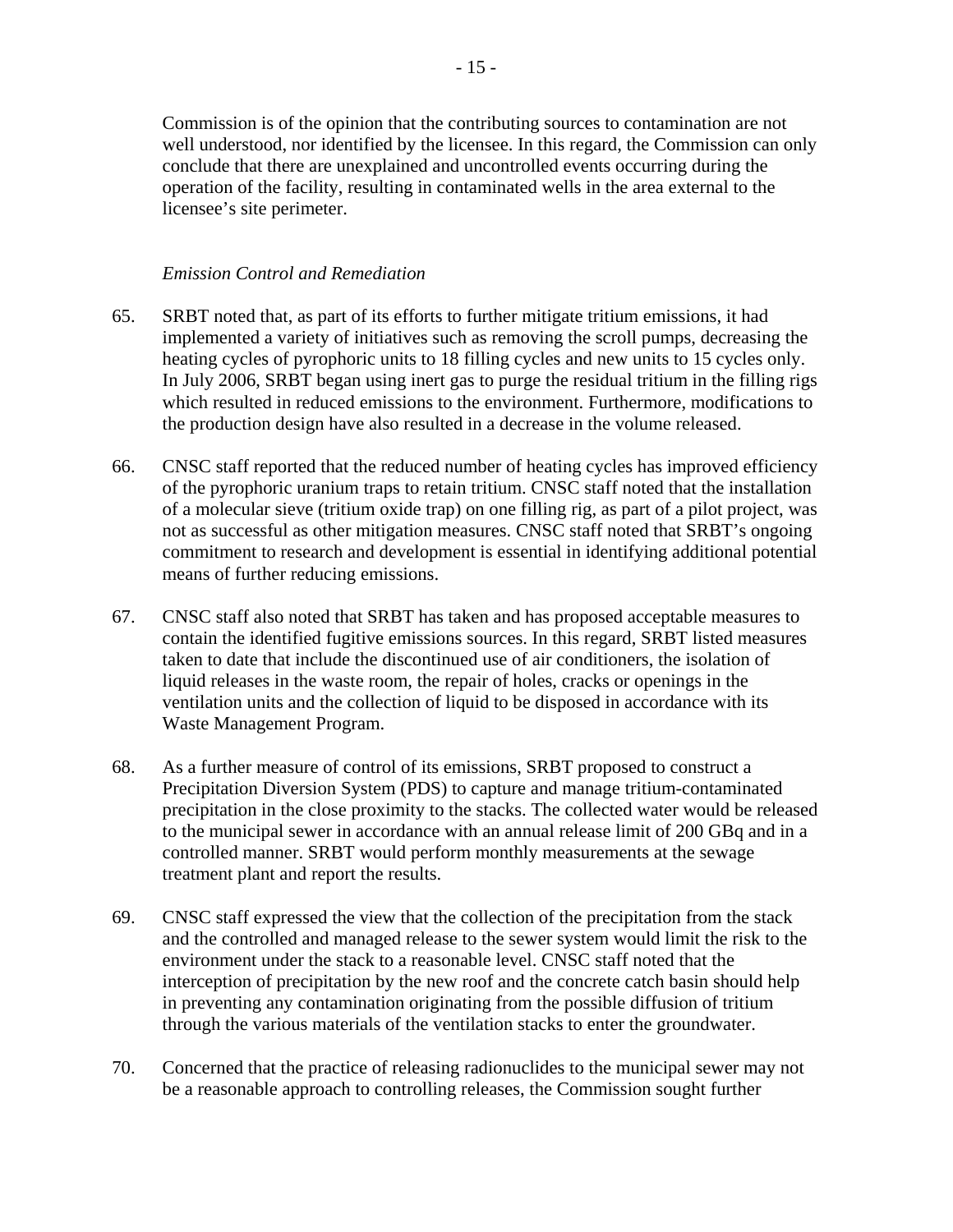information from CNSC staff. In response, CNSC staff noted that the discharge of liquids contaminated with radionuclides to the sewer systems is a common practice that many licence holders from the CNSC have in their operating manuals. It is consistent with international practices for the management of liquids contaminated with radionuclides. The MOE noted that the discharge to a sanitary sewer is regulated by the municipal Sewer Use Bylaw and that there are criteria for numerous parameters as it applies to radionuclides. The Municipal Sewer Use Bylaw states that a discharge is acceptable provided there is a licence and, as well, that the municipality agrees to the discharge. The MOE also noted that it regulates the discharge from the sewage treatment plant to the natural environment and that, provided that the provincial standards are met at the end of the pipe, the discharge to the sanitary sewer would be an acceptable practice. However, the MOE also noted that it would expect that all mitigation measures and best management practices be undertaken at the facility to reduce the loading at source.

- 71. Several intervenors expressed concerns with this proposed release to the municipal sewers. These intervenors were of the opinion that the releases would create unacceptable risks to the health of the public and the environment as well as be a hazard to workers at the sewage treatment plant.
- 72. The Ottawa Riverkeeper submitted that the proposed PDS plan is flawed and will not address the problem of tritium as a persistent pollutant. The intervenor was concerned about the lack of figures for total loading of tritium into the environment and suggested that total loading should be considered instead of only basing the evaluation of this proposed PDS on drinking water standards. Furthermore, the intervenor expressed the view that proposed mitigation measures, including the restrictive operations of the facility, are not controlling the pollution at the source. The intervenor concluded that there was a need to understand the behaviour of the tritium emissions and take into consideration the significant assumptions that are being made.
- 73. The Ottawa Riverkeeper and V. Young, among other intervenors, expressed the view that, based on the uncertainties associated with the behaviour of tritium, a precautionary approach should be used in the decision-making for this licence application.
- 74. The Commission sought further information regarding the proposed practice to discharge accumulated contaminated water to the municipal sewer and the acceptability of the proposed release limit. The MOE representative noted that the batch discharge proposed by SRBT would not exceed the Ontario drinking water objectives. CNSC staff explained that under established clearance levels for this type of material, this practice could be considered consistent with international practices set by the International Atomic Energy Agency (IAEA) for regulatory exemption of radionuclides released to the environment. CNSC staff further noted that the proposed release limit of 200 GBq, which represents one fifth of the acceptable clearance levels set by the IAEA, is based on conservative assumptions and historical data from the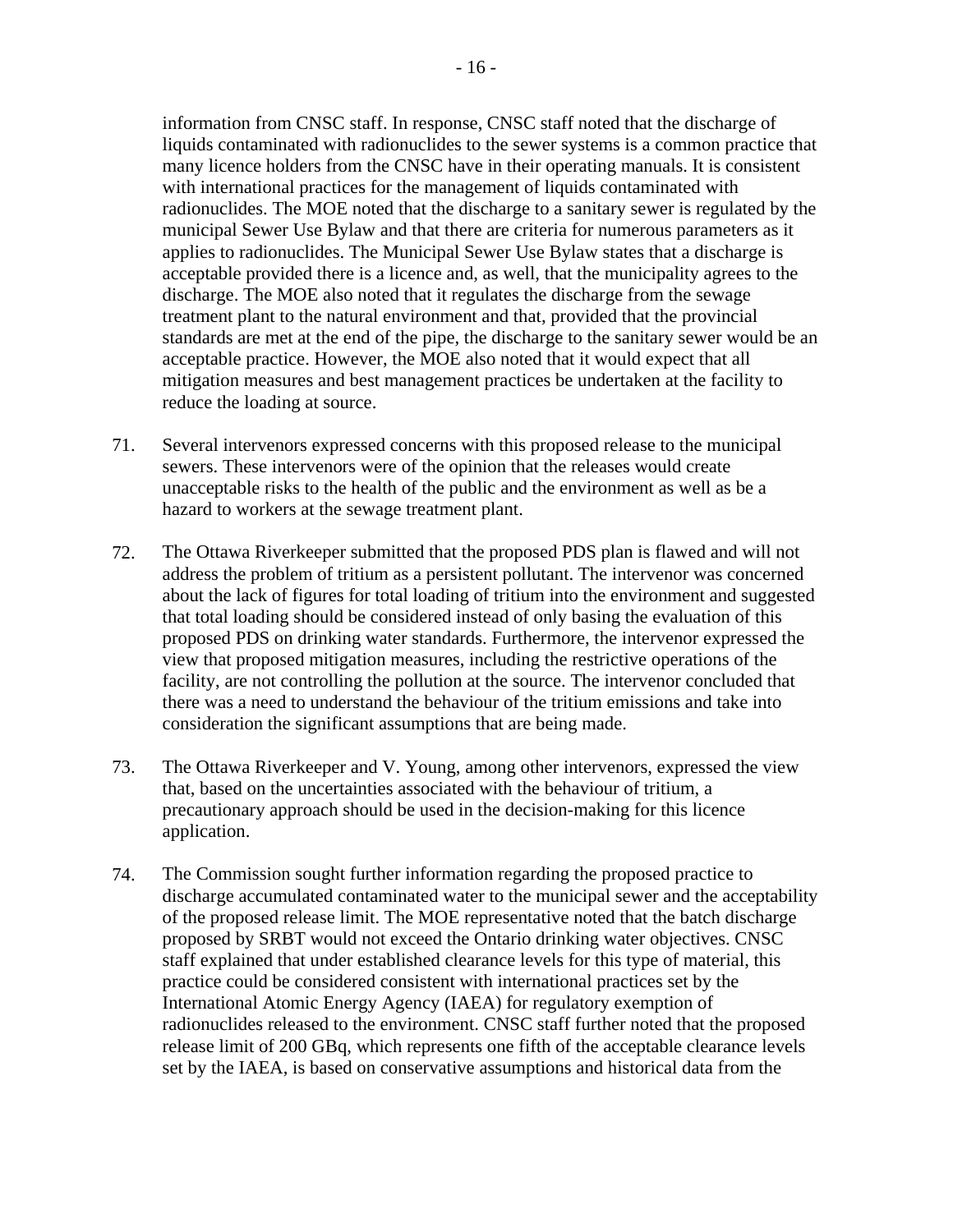operation of the facility and takes into consideration potential exposure to workers and potential use of sludge.

- 75. The Commission sought further information regarding the monitoring of the releases to the municipal sewer. CNSC staff responded that the monitoring would include both small releases resulting from equipment washes and other similar procedures as well as the releases of the collected precipitation from the PDS. SRBT explained that a daily sample would be taken of the sludge at the sewage treatment plant and aggregated for a weekly measure.
- 76. The Commission further asked whether other options had been considered by SRBT besides releasing the contaminated water to the municipal sewer. CNSC staff noted that only one proposal was presented by SRBT. The licensee responded that it had reviewed other options and that it had been unsuccessful at finding a party that would receive this material. SRBT had also considered methods of extracting the tritium from the contaminated water but could not find a feasible method.
- 77. Concerned that the proposed approach to release the accumulated water from the PDS to the municipal sewer may impact the environment in the event of pipe failure, the Commission inquired whether the sewage line piping was reliable to ensure that there were no unknown releases between the facility and the treatment plant. SRBT responded that any potential leaks would be small as the sewage line is not pressurized. CNSC staff stated that it was not aware if there had been any assessments of the sewage line.
- 78. The Commission considered SRBT's "Detailed Report and Implementation Plan" with respect to remediation methods. Concerned that the proposed schedule for this matter is beyond the proposed licence period, the Commission sought further information with regard to potential remediation measures. SRBT responded that the proposed timeline had been set based on the need to get a full understanding of the groundwater conditions at the site and delineate any areas or zones of elevated tritium levels in the groundwater. This would provide SRBT with the information to evaluate with confidence what remediation method could be used and develop plans for remediation. CNSC staff expressed its satisfaction with SRBT's proposed approach and noted that the effectiveness of passive remediation of the groundwater below the stacks should be assessed to determine whether any measures would need to be implemented in the future.
- 79. Considering that contamination of groundwater both on and off the facility site was first brought to the attention of the licensee by CNSC staff in 2005, the Commission is not satisfied with the progress made towards implementation of remediation measures to date nor with the planned actions for the proposed licence period. In this regard, the Commission expects that remediation measures be evaluated, and, as appropriate, recommended and planned for future implementation during the proposed licence period.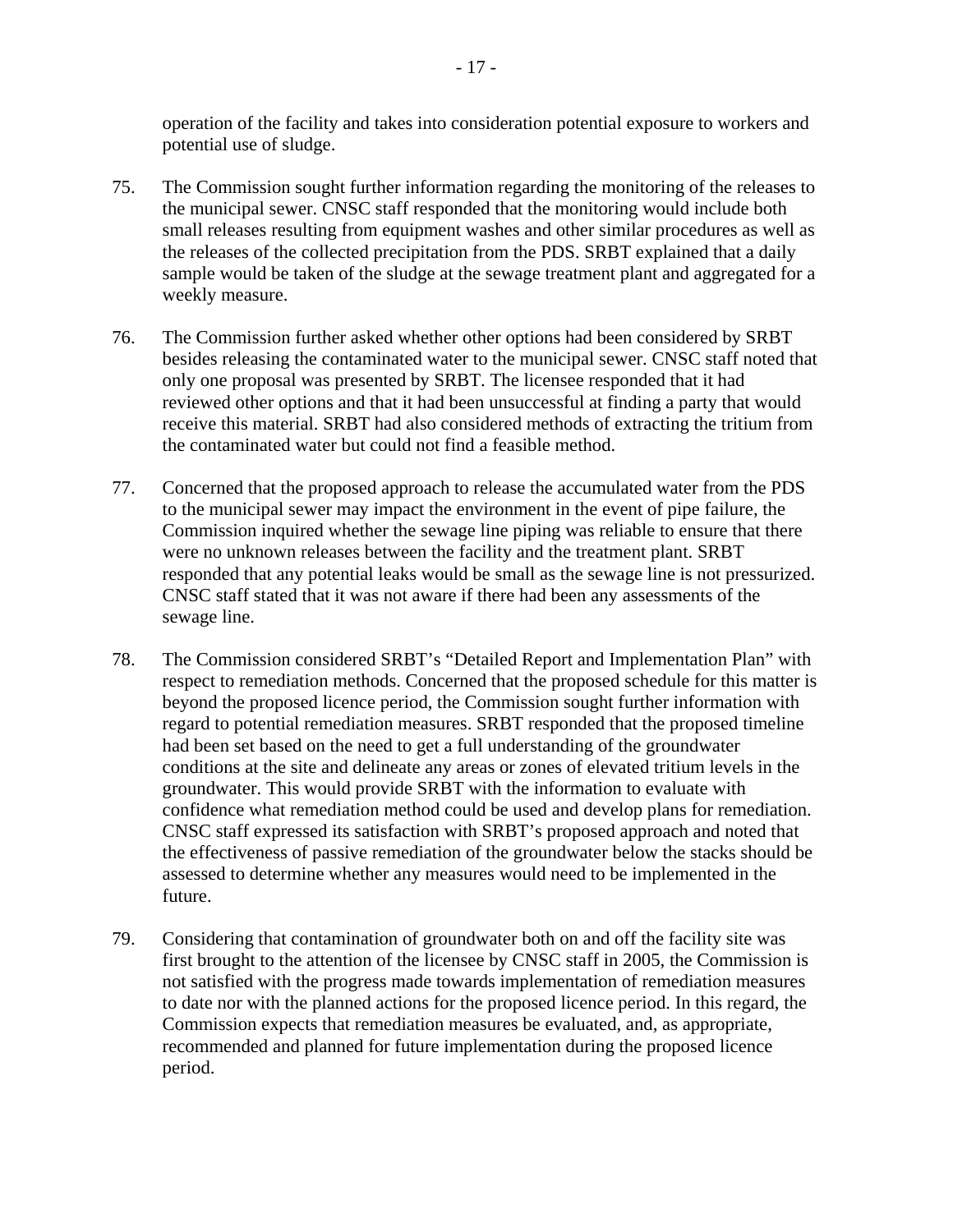#### *Conclusion on Environmental Protection*

- 80. The Commission is concerned with the length of time SRBT has taken to correct all of the environmental protection program deficiencies identified by the CNSC staff. Based on past performance demonstrated over the last several years, the Commission is not convinced that SRBT has the ability to meet the requirements of the NSCA with respect to the protection of the environment while operating its facility.
- 81. The Commission is concerned about SRBT's performance and is of the opinion that it does not currently possess the qualifications to adequately carry out environmental monitoring. Therefore, the Commission requires that all aspects of the environmental program be carried out by a qualified third party consultant during the licence period, as appropriate for the activities authorized by a possession licence. This includes effluent and environmental monitoring.
- 82. As noted during the licensing hearing<sup>10</sup> held in 2005, the Commission continues to be of the view that a better understanding of the groundwater contamination is needed, both to determine whether further regulatory action is necessary and to address a need for public information on this issue. In this regard, the Commission states that any operation of the facility that includes tritium processing cannot be carried out until the groundwater contamination has been assessed to the satisfaction of the Commission.
- 83. Although the Commission acknowledges the work undertaken by SRBT during the current licence period to improve its environmental protection program, the Commission is of the opinion that, pursuant to paragraph 12(1)(*f*) of the GNSCR, SRBT has not taken all reasonable precautions to protect the environment and to control the release of a radioactive nuclear substance within the site of the licensed activity and into the environment.
- 84. The Commission is therefore of the opinion that the licensee has not made adequate provision for the protection of the environment while carrying on the activity that its current operating licence has authorized. Consequently, the Commission is of the opinion that SRBT will not make adequate provision for the protection of the environment when carrying out activities, including the processing of tritium, that the requested operating licence would authorize.
- 85. The Commission, taking into account the restrictive nature of a licence to possess tritium and maintain the facility, is satisfied, however, that SRBT would make adequate provision for the protection of the environment during an 18-month period while carrying on the activities that such a licence would authorize.

 $\overline{a}$ 

<sup>10</sup> Refer to the *Record of Proceedings* on the matter of the *Application for the renewal of the operating licence for SRB Technologies (Canada) Inc.'s gaseous tritium light source facility in Pembroke, Ontario*, date of hearing September 15 and November 30, 2005.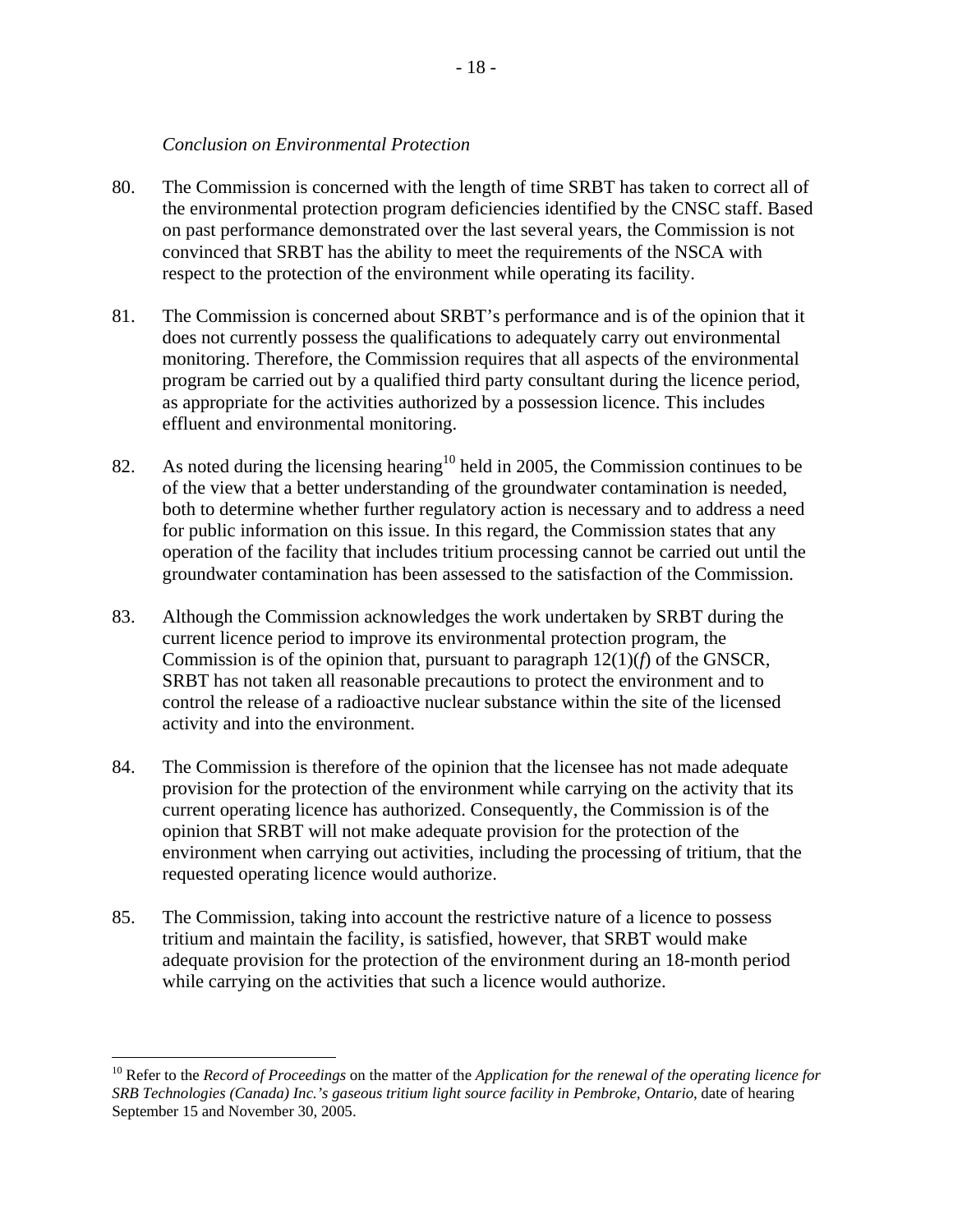#### **Operating Performance**

- 86. The Commission considered SRBT's current and past operating performance as an indication of its qualifications to operate its facility and, in doing so, to provide adequate protection for the environment, persons, national security and international obligations.
- 87. SRBT stated that it has developed a Maintenance Program and a Waste Management Program, noting that it has increased the stack maintenance which is now performed on a monthly basis by third party. SRBT further noted that it has updated the safety analysis report in July 2006.
- 88. CNSC staff reported that, as part of its compliance activities, it had inspected the facility on a routine basis and during unannounced visits during the licence period. Based on these inspections and the review of annual reports, CNSC staff stated that, through routine inspections of the facility, SRBT has operated the facility according to regulatory requirements, including licence restrictions and weekly release limits. CNSC staff noted that SRBT has made considerable progress in this area; for example, it has demonstrated over the past nine months improvements in monitoring releases by installing a new bubbler system and having it independently verified. SRBT has improved the operational performance of the stack and has investigated ways to decrease the tritium releases at the facility.
- 89. The Concerned Citizens of Renfrew County submitted that the facility should be operated as a closed system which would include internal capture and recycling of fugitive emissions. The intervenor was of the view that SRBT's facility does not meet minimum international standards for tritium handling and that it should be closed or relocated.
- 90. The Ottawa Riverkeeper expressed its understanding that there are only three or four facilities similar to SRBT in the world and there appeared to have been no learning done between those facilities or the relevant regulators with respect to how the facility can carry out its operations while reducing the emissions. The intervenor concluded that this should be considered by the CNSC to take a precautionary approach to licensing this facility.
- 91. The Commission inquired whether any developmental process either in Canada or in other comparable countries with respect to nuclear regulation was available that would consider the facility and its impacts on the environment as a whole. CNSC staff responded that there were no international guides for this for this type of facility but that the CNSC staff uses international standards relating to safe handling of tritium and radiation protection. With respect to safe handling practices of tritium, the Commission asked whether CNSC staff was aware of any other studies that have been done or are planned on this specific subject area. CNSC staff noted that it was not aware of such studies.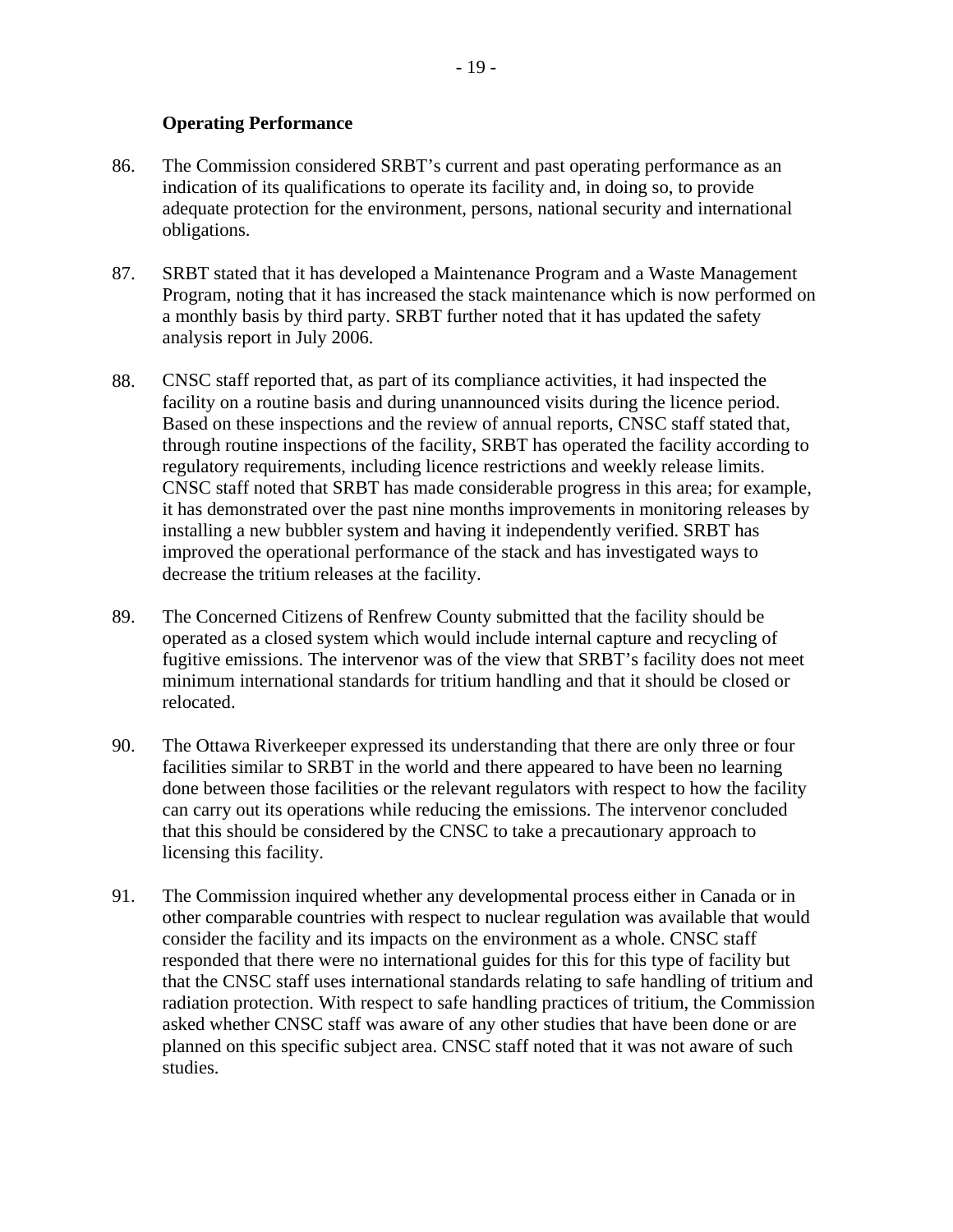#### *Conclusion on Operating Performance*

- 92. Considering that there is little information on what would be considered a tritiumprocessing facility exercising best practices, the Commission is of the view that further study and evaluation of tritium processing facilities in the world should be conducted by CNSC staff. The need to carry out further studies was also discussed in paragraph 36 of this Record of Proceedings.
- 93. Based on the information received, the Commission is not satisfied with the past performance of SRBT and therefore is not confident that SRBT would be able, at this time, to perform the proposed operations in compliance with the applicable CNSC requirements. Given the history and existing circumstances of this licensee, the Commission is not prepared to allow the operation of the facility as originally applied for by SRBT.
- 94. However, the Commission is of the view that, under a licence to possess tritium and maintain the facility, SRBT is qualified to carry on the activities that such a licence would authorize while assuring that the environment and public health would be protected under any reasonably foreseeable unplanned event. These activities include the general possession, transfer, management, storage and disposal of nuclear substances. The manipulation of tritium with the objectives to safely store tritium and clean equipment is included in these activities.
- 95. In this regard, the Commission is of the view that the gaseous emissions of tritium that occur when the facility is not processing are reasonable and will not negatively impact the environment. The Commission further notes that process water, which would result from the activities authorized by the licence, would continue to be released to the municipal sewer. The Commission is of the view that these releases are reasonable and will not negatively impact the environment. Furthermore, the Commission expects that SRBT will continue to ventilate the facility and monitor its emissions under a possession licence.

# **Performance Assurance**

96. In addition to examining past performance, the Commission examined certain aspects of SRBT's operations and management to obtain an indication about the likely acceptable future performance of the facility.

#### *Quality Assurance*

97. CNSC staff noted that the quality program for the safe operation of the facility is a documented, planned and interrelated system of processes, approved by SRBT's senior management, identifying how requirements are to be met and how processes are to be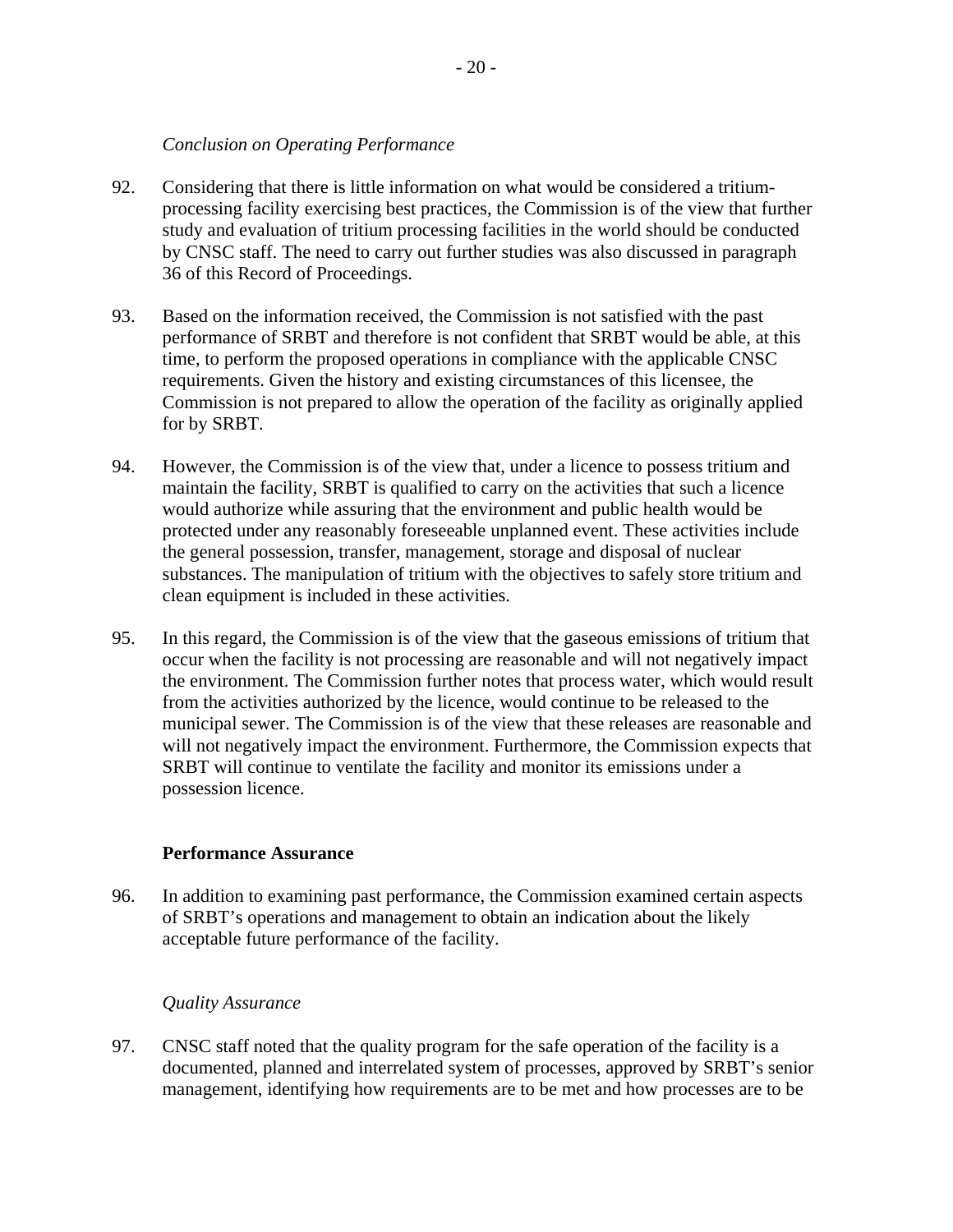implemented and maintained. CNSC staff concluded that SRBT's quality management program and its implementation meet requirements.

98. SRBT submitted that it was committed to continuous improvement, as demonstrated by its words and actions.

## *Organizational Management*

- 99. The Commission considered the information provided with respect to SRBT's performance in all safety areas and particularly in environmental protection. Regarding the latter, the Commission notes that SRBT has had to use a third party to carry out its monitoring activities during the current licence period. Furthermore, as noted in paragraph 52 of this Record of Proceedings, the Commission is also of the view that SRBT appears to react to CNSC's compliance activities rather than proactively take measures in a responsible manner to demonstrate it is qualified to carry its activities and make adequate provision for the protection of the environment and the health and safety of the public.
- 100. The Commission also considered that the CNSC staff has had to increase its regulatory oversight of this facility for a prolonged period due to SRBT's performance.
- 101. Thus, based on these considerations, the Commission concludes that there exist deficiencies in the organization management. The Commission is of the view that organizational study would be needed to determine what qualified workers and appropriate management capacity are needed at the facility to manage the safety programs, the workers and contractors.

#### *Conclusion on Performance Assurance*

1

102. The Commission is not convinced that SRBT currently has the necessary quality assurance program and organizational management oversight to support a licence for the continued full or restricted operation of the facility. As noted during the licensing hearing<sup>11</sup> held in 2005, the Commission concludes that SRBT has not anticipated and responded proactively to emerging performance problems and issues. The Commission is strongly of the view that licensees, as in the case of SRBT, should not be waiting for regulatory compliance activities to prompt the correction of deficiencies, or to implement program improvements.

<sup>11</sup> Refer to the *Record of Proceedings* on the matter of the *Application for the renewal of the operating licence for SRB Technologies (Canada) Inc.'s gaseous tritium light source facility in Pembroke, Ontario*, date of hearing September 15 and November 30, 2005.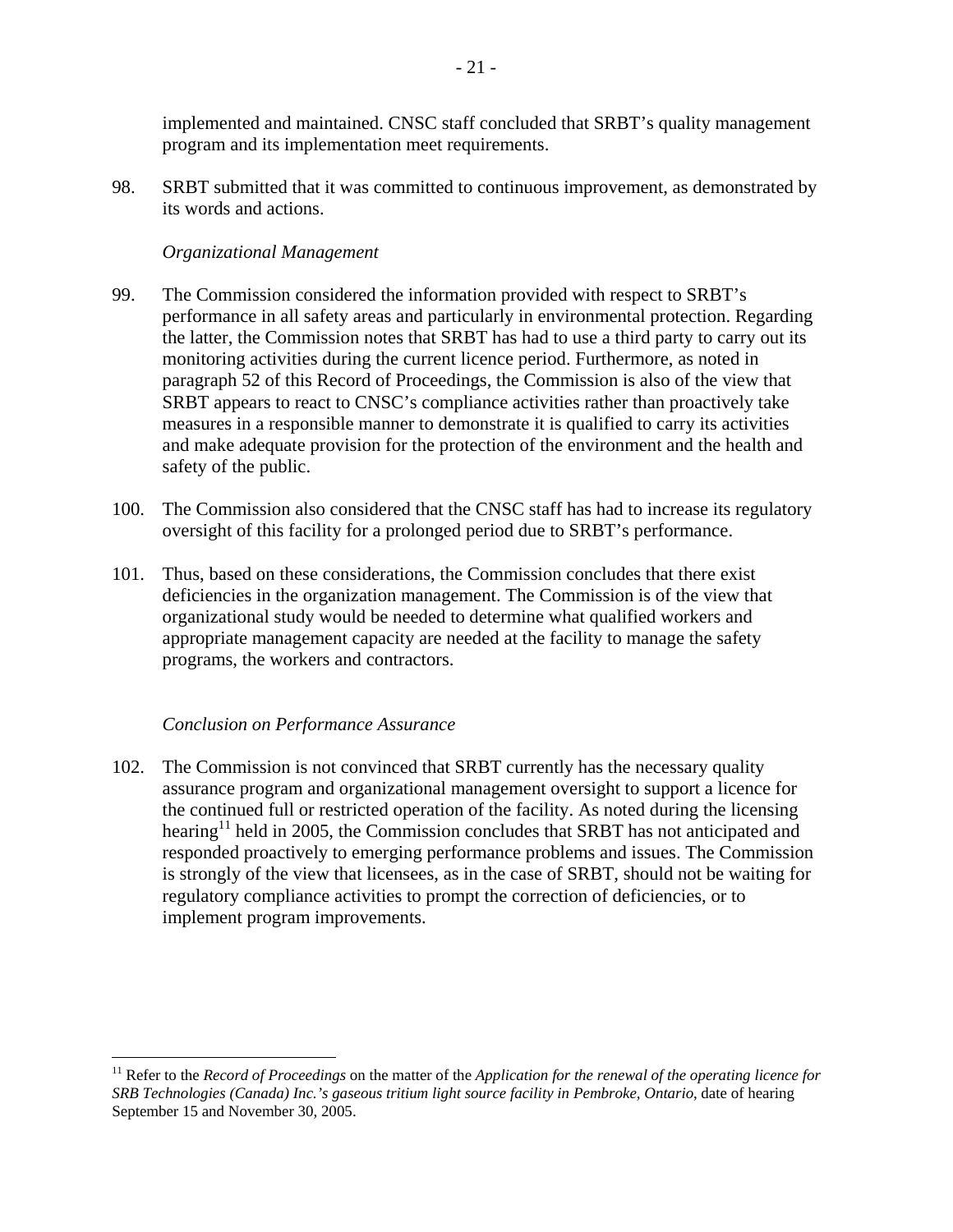#### **Fire Protection**

- 103. SRBT stated that all fire protection issues are now reviewed by the Pembroke Fire Department and a third party consultant. These parties will also conduct annual inspections of the facility. SRBT noted that all findings from their respective inspections have been addressed and that a revised Fire Protection Program had been submitted to CNSC staff. SRBT also noted that during the current licence period, it has funded the majority of the National Fire Protection Association (NFPA) courses to the Pembroke Fire Department. Furthermore, a sprinkler system, approved by its consultant and the Pembroke Fire Department, is being installed and fire alarm control panel has been installed to monitor the sprinkler fire alarms.
- 104. CNSC staff stated that SRBT's Fire Protection Program does not meet requirements although the implementation of the program does meet requirements. CNSC staff noted that is was currently reviewing the revised program submitted in April 2006 and the fire hazard analysis. CNSC staff also noted that previous findings have now been addressed by SRBT, including the installation of a sprinkler system. With respect to the National Building Code of Canada and the National Fire Code of Canada, CNSC staff proposed a licence condition for SRBT to comply with the revised 2005 editions.
- 105. Based on the information received, and considering that SRBT will be making further improvements to its program, the Commission concludes that fire protection at SRBT's facility is adequate for the proposed operations and licence period.

#### **Security**

- 106. Based on security inspections carried out during the licence period, CNSC staff reported that SRBT has made, and will continue to make, adequate provisions to meet all necessary security requirements.
- 107. Based on this information, the Commission concludes that SRBT has made, and will continue to make, adequate provisions for ensuring the physical security of its facility.

#### **Decommissioning Plan and Financial Guarantee**

108. In order to ensure that adequate resources will be available to meet the same regulatory requirements for safety, environmental protection and security during the future decommissioning of SRBT's facility, the Commission requires that adequate plans and financial guarantees for decommissioning and long-term management of waste be put in place and maintained acceptable to the CNSC.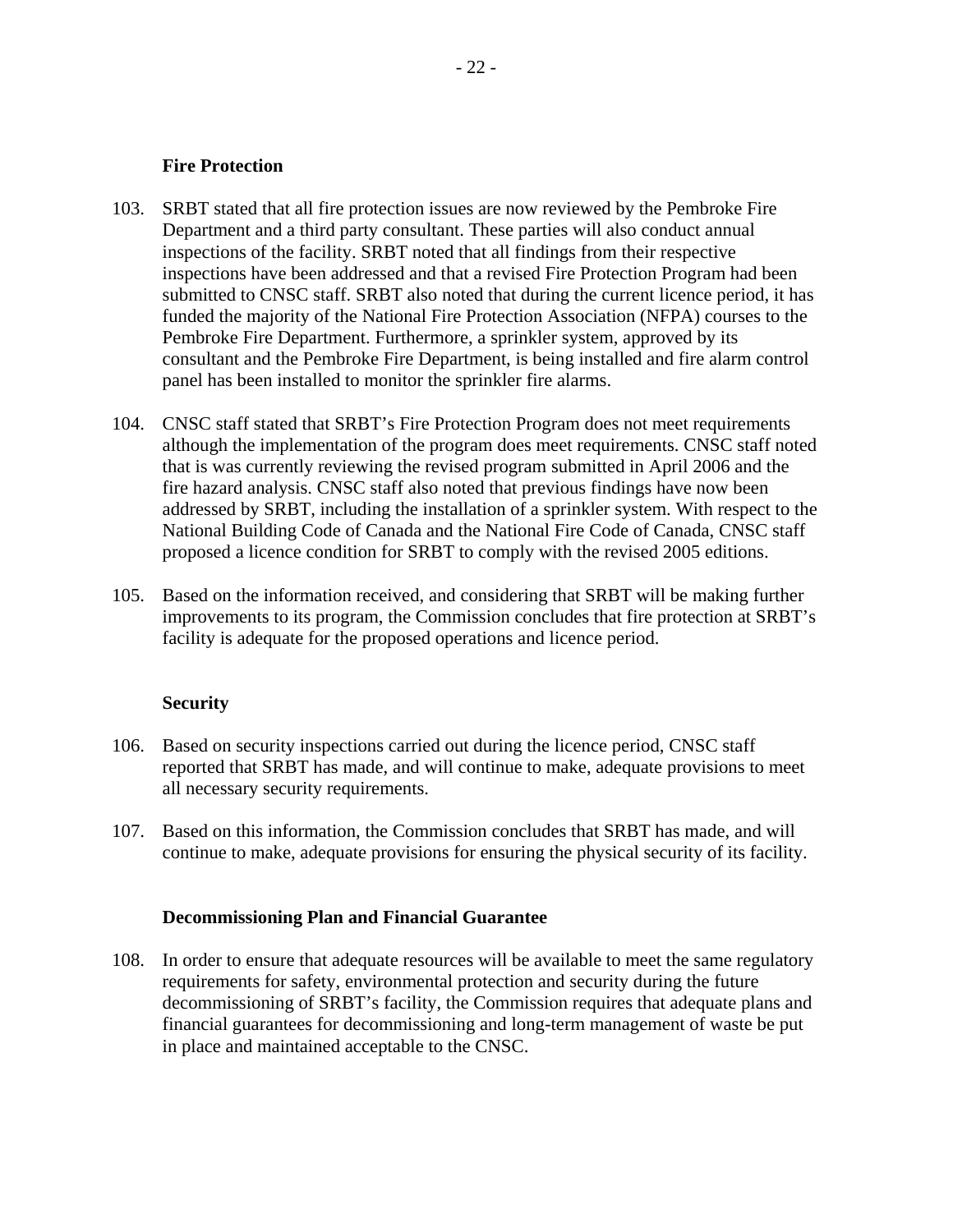- 109. SRBT noted that it had hired a consultant to develop a preliminary decommissioning plan (PDP) which was submitted to the CNSC staff in March 2006. SRBT has also looked at various options to obtain funding measures for a financial guarantee. In March 2006, SRBT was successful in establishing a decommissioning fund in which it has been making monthly contributions. SRBT submitted that it was prepared to have this fund in a form that can be secured by CNSC.
- 110. CNSC staff noted that the current licence includes a condition for SRBT to have an acceptable financial guarantee in place by October 31, 2006. CNSC staff also noted that at the time of the licensing hearing in 2005, SRBT's Preliminary Decommissioning Plan (PDP) was not acceptable. As part of SRBT's Action Plan submitted during the course of that hearing, SRBT had committed to revising the PDP and submitting it by March 17, 2006, which was done. CNSC staff reported that it has reviewed the PDP using CNSC Regulatory Guide G-219, *Decommissioning Planning for Licensed Activities* (2004) as guidance. Comments were sent to SRBT in early July 2006. The only item outstanding is related to the cost estimate and the financial guarantee. As a result, SRBT was advised in early July 2006 that it still had to revise the associated cost estimate. SRBT had not yet met this licence condition at the time of the licence renewal hearing.
- 111. SRBT explained that it had not yet revised the cost estimate as it had been focusing its efforts on meeting the requirements of the Order issued by the Designated Officer on August 18, 2006 and amended by the Commission on August 30, 2006. SRBT noted that it has committed to provide a revised cost estimate to CNSC staff by January 30, 2007 and a funding proposal by February 28, 2007.
- 112. In the Record of Proceedings of the licensing hearing held in 2005, the Commission had noted its satisfaction that SRBT was taking the steps necessary to ensure that an acceptable decommissioning plan and related financial guarantee would be in place within the year. In this regard, considering that the cost estimates and financial guarantee are still not acceptable, the Commission is concerned that SRBT has not made every reasonable effort to meet the current licence condition.
- 113. To ensure that SRBT addresses this matter as a priority, the Commission requires that SRBT have in place, by no later than July 31, 2007, the financial guarantee that represents the cost of the safe shutdown state. This financial guarantee shall be based on the revised cost estimate to be submitted by SRBT by February 28, 2007 and approved by CNSC staff. This would include such activities as the removal of any stock, work in progress, tritium, waste containing tritium and hazardous materials and hazardous waste from the facility on site. The Commission requires that the remaining financial guarantee that represents the final phase to fully decommission the facility be in place no later than May 31, 2008.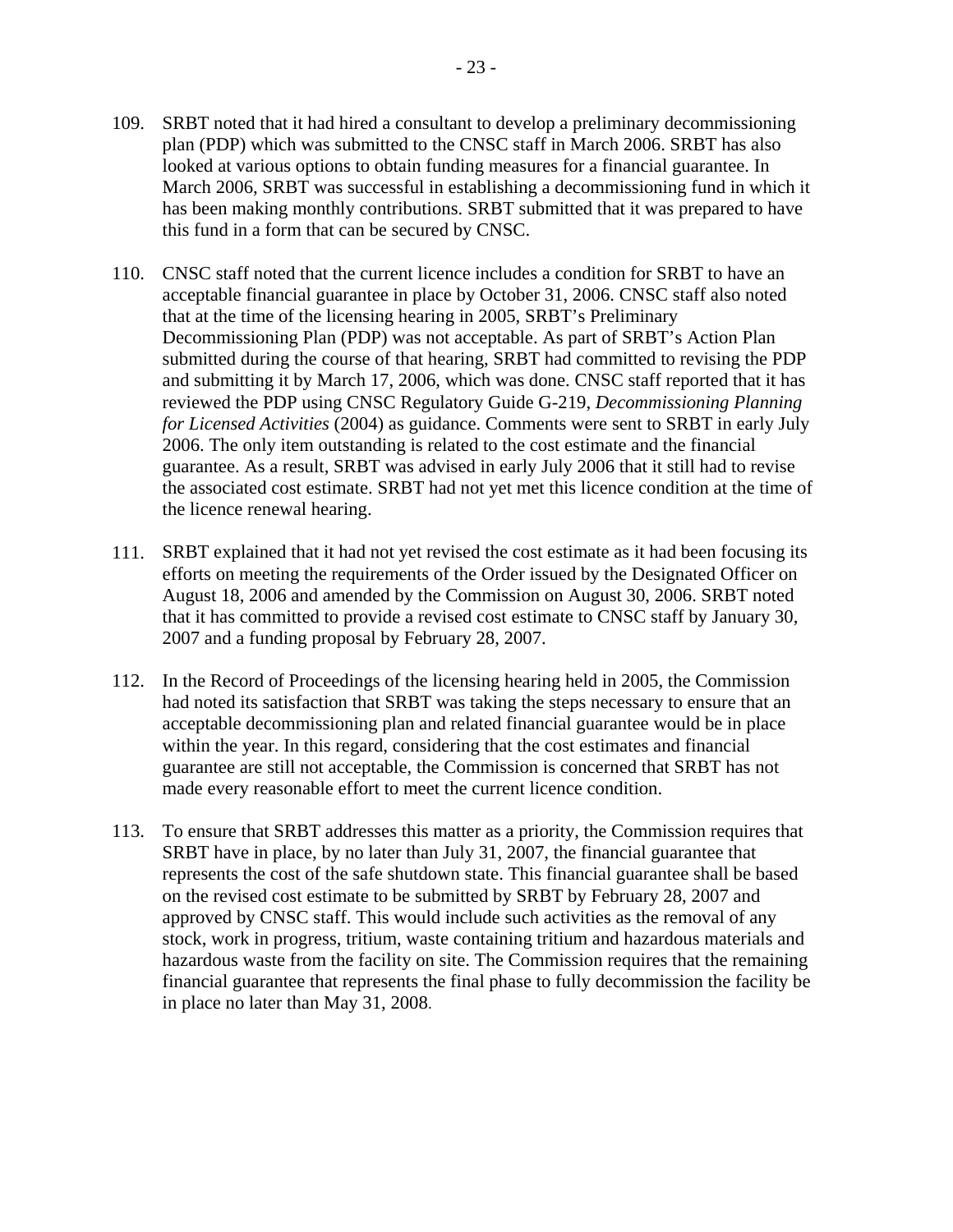#### **International Obligations**

- 114. CNSC staff stated that tritium is not a safeguarded material under the Canada IAEA Safeguards Agreement. However, for the past few years, the IAEA has been implementing new measures to strengthen the international safeguards regime. As a consequence, CNSC staff stated that it is taking steps to ensure that it can respond to any IAEA request concerning nuclear material in Canada, including material that is of little or no safeguards significance. In this regard, CNSC staff proposed safeguards conditions to be added to the operating licence.
- 115. With respect to import and export of tritium, CNSC staff submitted that SRBT complies with the NSCA to seek regulatory authorization for the export of its products. SRBT supplies all information pertinent to the authorization process when submitting applications for authorization to export controlled nuclear substances pursuant to the requirements of the *Nuclear Non-Proliferation Import and Export Control Regulations*12.
- 116. The Commission sought further information with respect to the import and export licences for tritium. In response, CNSC staff assured the Commission that all licences issued to SRBT for import and export of tritium have respected the Canadian nonproliferation policy as well as Canada's international commitments. CNSC staff noted that Canada maintains more stringent controls than the international commitments require, through the requirements in the *Nuclear Non-Proliferation Import and Export Control Regulations* and through Canada's 1986 *Tritium Export Guidelines*.
- 117. CNSC staff explained that, as required by the *Nuclear Non-Proliferation Import and Export Control Regulations*, section 3(f), for each licence application, detailed information on the end use and end user of each export has been provided by SRBT and this information is verified through a rigorous process that CNSC staff conducts to evaluate the end use and end user. CNSC staff further noted that all exports of tritium require an export licence from the CNSC.
- 118. With the issuance of a possession licence under the circumstances, the Commission states that SRBT will not be allowed to import, obtain, acquire or receive additional nuclear substances under the licence, unless in relation with article 28(2) of the Joint Convention on the Safety of Spent Fuel Management and on the Safety of Radioactive Waste Management. Consequently, pursuant to section 25 of the NSCA and subsection 8(2) of the GNSCR and effective February 17, 2007, the Commission suspends, until further notice, all import licenses issued to SRBT under the *Nuclear Non-Proliferation Import and Export Control Regulations*. SRBT can apply for import licences in specific circumstances where SRBT requests to import nuclear substances in relation to the Joint Convention on the Safety of Spent Fuel Management and on the Safety of Radioactive Waste Management.

 $\overline{a}$  $12$  S.O.R. 2000/210.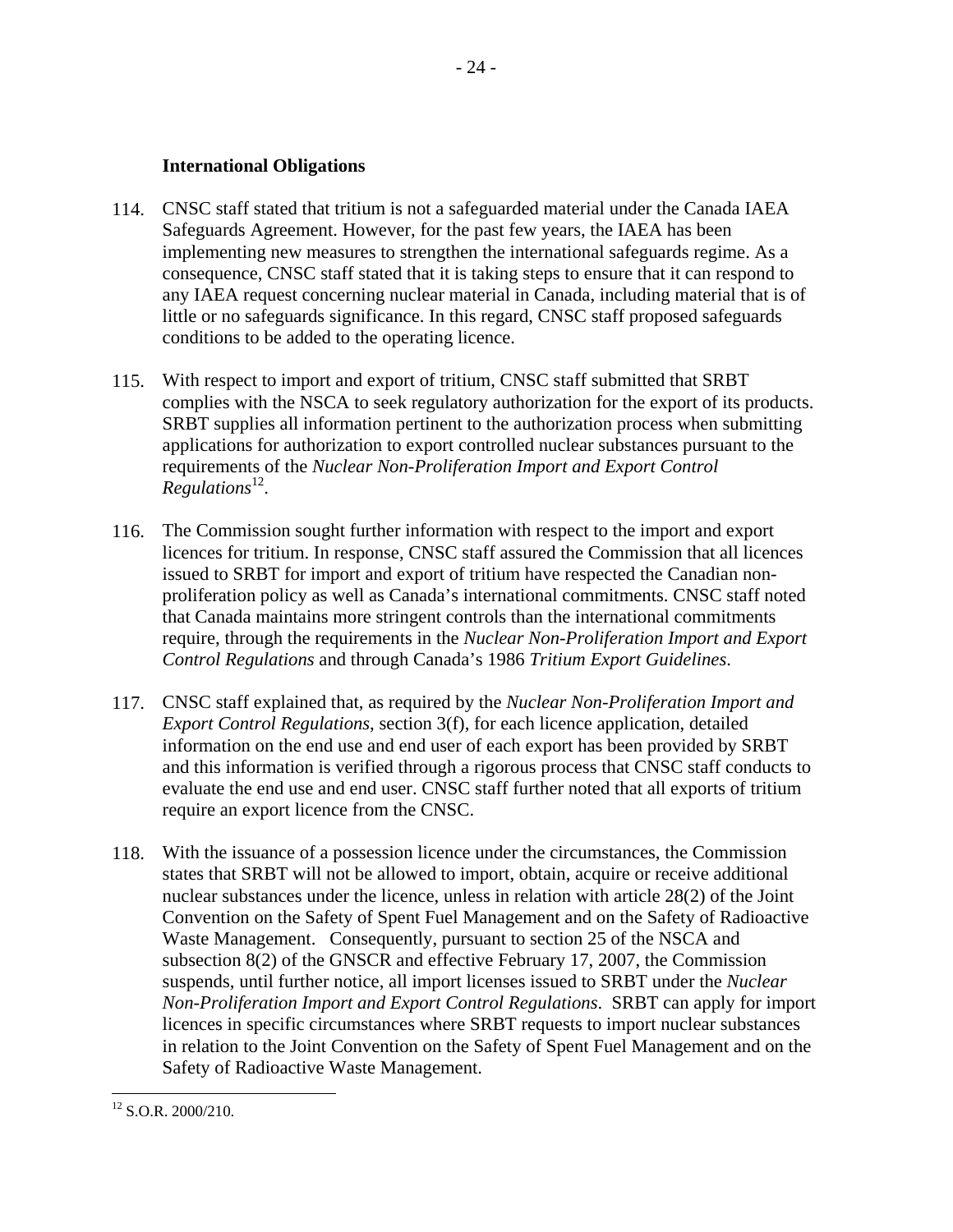119. Under the appropriate limitations that will be reflected in the licence, the Commission is of the opinion that SRBT will continue to make adequate provisions in the areas of safeguards and non-proliferation that are necessary for maintaining national security and measures necessary for implementing international agreements to which Canada has agreed.

## **Public Information**

- 120. SRBT provided an overview of the improvements it has made to its Public Information Program during the current licence period. In this regard, SRBT noted that it had expanded its target audience to include local special interest groups, local media, commercial neighbours, and local businesses. Pamphlets were sent on June 29, 2006 to 12,000 regional residences, businesses, facilities, and organizations. Presentations were made to the municipal council and updates were provided to local groups to provide information on the company, its associated risks and contact number for further information. SRBT also noted that a brochure, which contains more detailed information on tritium and its impacts, is readily available. SRBT has also provided an annual report to the City Council which includes information on emissions, monitoring data, public dose, and other licensing activity and business matters. SRBT noted that it has also developed a new Web site to provide information on community involvement, compliance reports, public meeting notifications, and contact information, among others. SRBT has also submitted that it is finalizing the details to hold an initial annual public information session and concluded that it will evaluate the effectiveness of its program on an annual basis and amend it as necessary.
- 121. CNSC staff stated that SRBT's Public Information Program was assessed against the criteria found in CNSC Regulatory Guide G-217, *Licensee Public Information Programs* (January 2004), and concluded that the program is acceptable.
- 122. The Ottawa Riverkeeper noted that SRBT is operating under restrictive operating parameters only because it has been given orders from the CNSC. It is that intervenor's opinion that nothing has come from this licensee to give the public any kind of indication it is committed to protecting the water, air and soil around the facility.
- 123. Based on the information received, the Commission is satisfied with the improvements made to date and is of the view that SRBT's Public Information Program is adequate for the proposed licence period.

#### **Canadian Environmental Assessment Act**

124. Before making a licensing decision, the Commission must be satisfied that all applicable requirements of the *Canadian Environmental Assessment Act* (CEAA) have been fulfilled.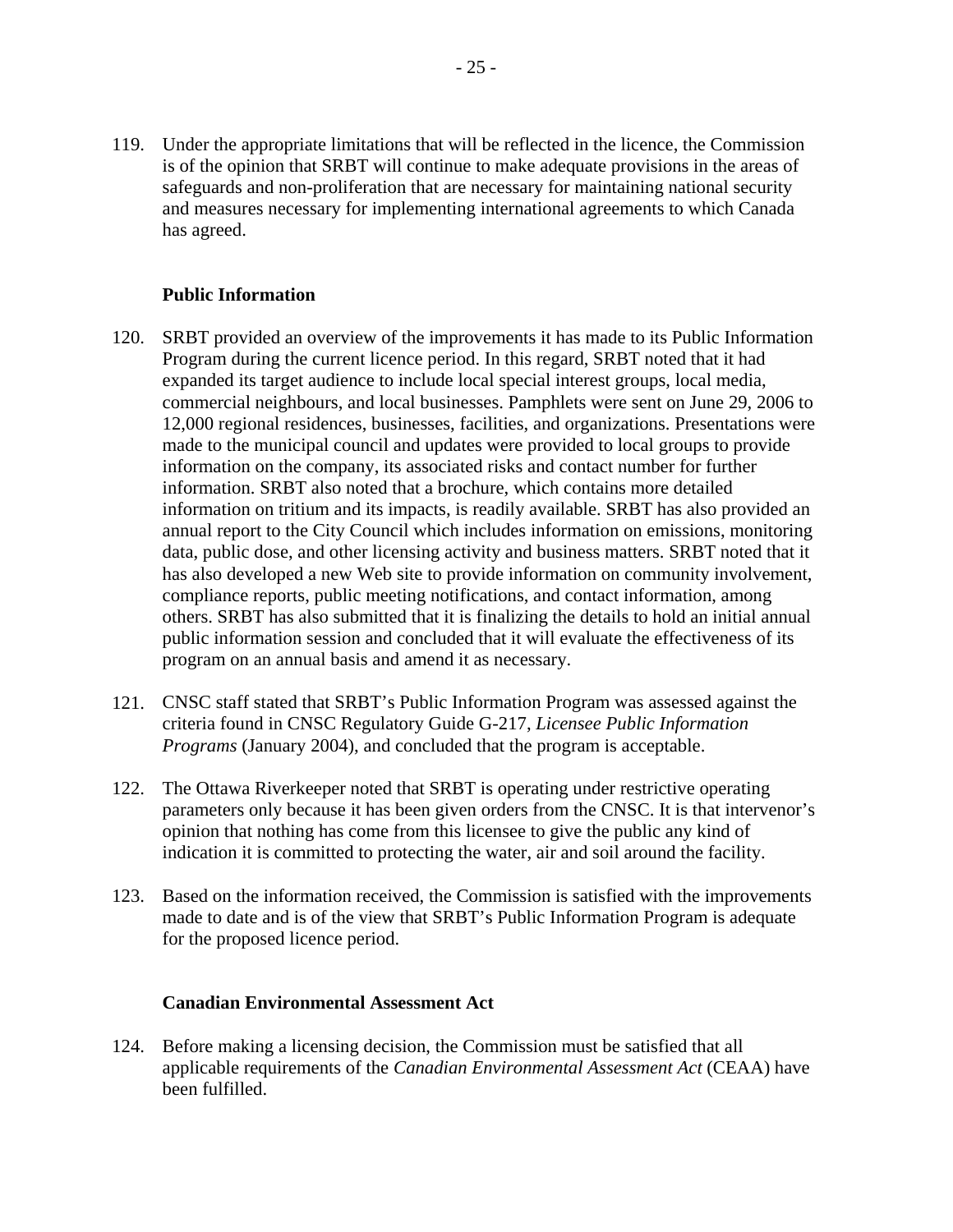- 125. In this case, CNSC staff had submitted its recommendation to the Commission on its determination whether an environmental assessment was needed before the renewal of SRBT's operating licence, including the approval of the proposed Precipitation Diversion System (PDS). As the Commission has decided not to renew SRBT's operating licence and does not approve of the PDS, the Commission did not consider CNSC staff's recommendation as it is no longer applicable.
- 126. However, the Commission considered whether it was required to ensure the conduct of an environmental assessment before the issuance of a possession licence. The Commission notes that the issuance of this licence is made pursuant to subsection 24(2) of the NSCA. Also, the activities authorized under such a licence would involve undertakings in relation to a physical work. Therefore, there is both a project and a trigger under the CEAA.
- 127. The Commission has determined, however, that the activities authorized by a possession licence are within the scope of the activities previously assessed. Therefore, the project can be excluded by referencing the *Exclusion List Regulations*. The project is excluded on the basis that a CEAA environmental assessment screening decision, completed December 15, 2000, concluded that the operation of the facility, which includes possession of tritium and maintenance of the facility, was not likely to cause significant adverse environmental effects, taking into account the implementation of mitigations measures.
- 128. As noted in paragraph 15 of this Record of Proceedings, the Commission states that the purpose of establishing classes of licences is to authorize a licensee to carry on activities described in section 26 of the NSCA. In this case, the changes brought by the issuance of a possession licence do not transform the activities authorized under such a licence into a new proposal as these activities are included in the activities authorized under SRBT's current operating licence.
- 129. The Commission is satisfied that the requirements of the CEAA for an environmental assessment of the activities to be authorized under a possession licence have been fulfilled. The Commission thus concludes that a further environmental assessment under the CEAA is not required for the current licensing action.

#### **Licence Length**

130. Based on recent information and recommendations by CNSC staff, SRBT has amended its application for an operating licence from a three-year to an 18-month licence. CNSC staff could not make a recommendation on Day One of the hearing. However, based on information obtained thereafter, CNSC staff recommended on Day Two that the Commission accept and grant the proposed 18-month term.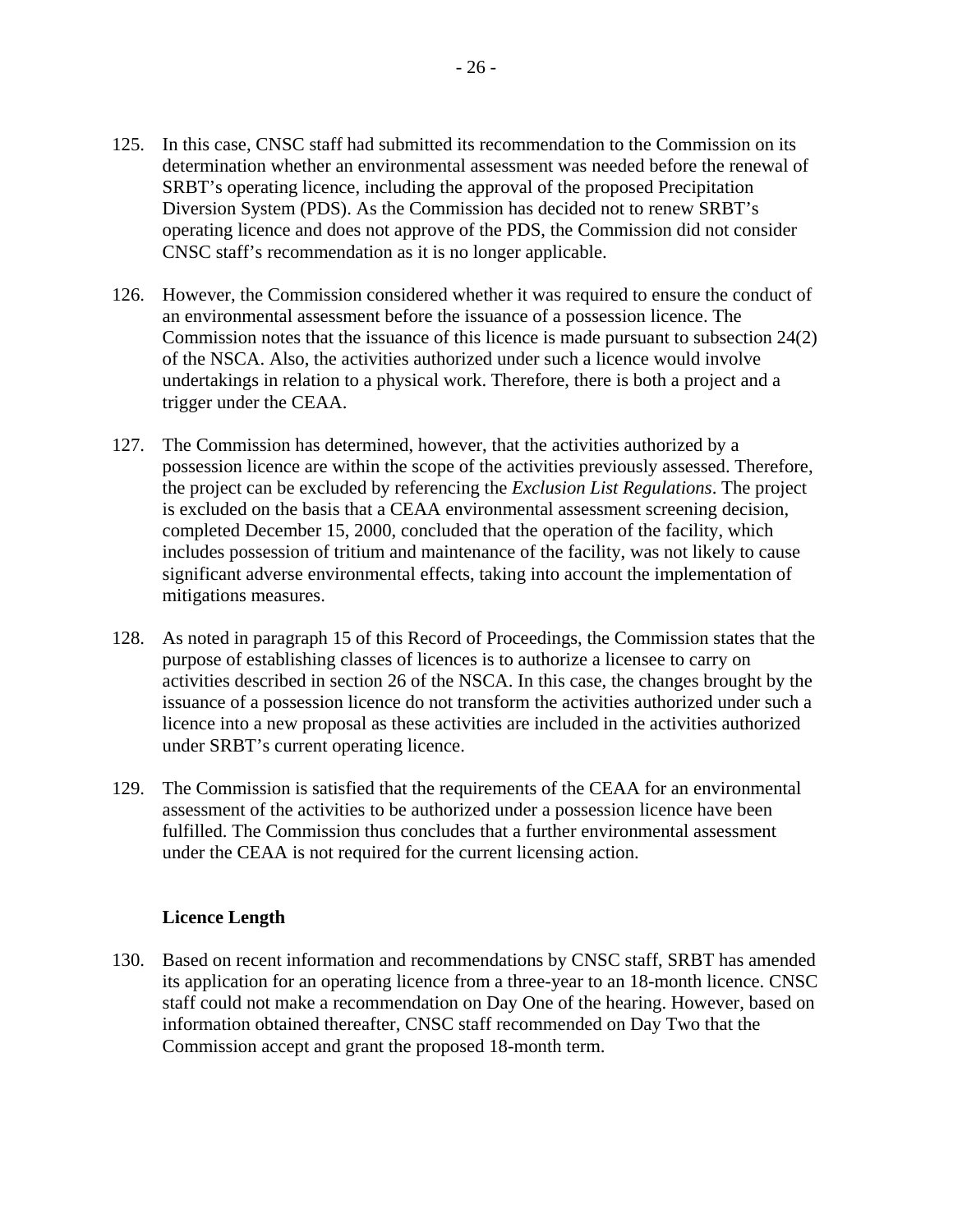- 131. Several intervenors also representing community based organizations and members of the public did not support the renewal of SRBT's operating licence. The Concerned Citizens of Renfrew County submitted that the Commission cannot renew the licence as the continued operation of the facility would be inconsistent with NSCA as it appears impossible to limit risk to the environment. This intervenor, along with several others, expressed the view that the potential impact of the facility on future use of land should also be a consideration for not renewing the operating licence.
- 132. Based on the information provided and considerations made, the Commission denies SRBT's application for the renewal of its operating licence. The Commission, as expressed in various sections of this Record of Proceeding, is of the opinion that SRBT has not demonstrated that it has made nor will it make adequate provision for the protection of the environment while carrying on the activities that an operating licence would authorize, specifically the processing of tritium.
- 133. However, the Commission is of the opinion that SRBT is qualified to carry out the activities that would be authorized under a possession licence and will make adequate provision to protect the environment and health and safety of the public while carrying on those activities. Thus, the Commission issues a possession licence to SRBT for an 18-month period.
- 134. The Commission is of the view that the issuance of a possession licence for an 18 month period will provide regulatory control of the facility and prevent any further impact on the environment. The licence will also allow SRBT to evaluate and plan remediation activities. The licence period will also give the licensee an opportunity to plan its business strategy to set out what is required to be authorized to process tritium, at this location or anywhere else in Canada.
- 135. With respect to interim reporting, the Commission requests that CNSC staff report to the Commission any non-compliance with the licence.

#### **Conclusion**

- 136. The Commission has considered the information and submissions of SRBT, CNSC staff and intervenors as presented in the material available for reference on the record.
- 137. Based on this information, the Commission concludes that SRBT's performance has been consistently below requirements during the previous and current licence period. The Commission is not satisfied that SRBT can, at this time, continue its operation of the facility. The Commission, however, is of the view that SRBT can continue to possess tritium and maintain the facility while SRBT evaluates if it can make the necessary improvements to support an application for resumption of the operation of the facility.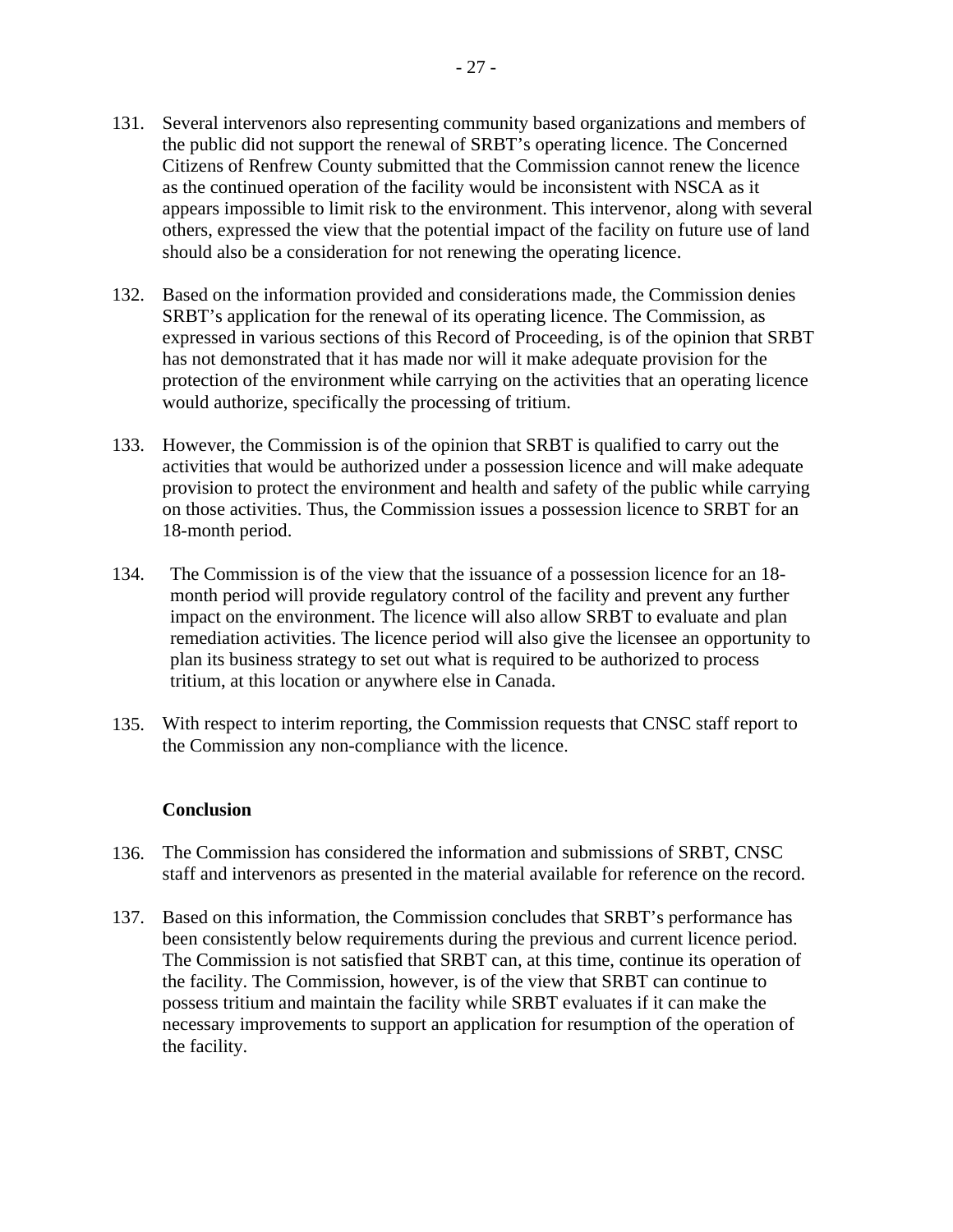- 138. The Commission has based its decision on the view that the licensee has not taken all reasonable precautions to control the release of a radioactive nuclear substance within the site of the licensed activity and into the environment as a result of the licensed activity, pursuant to paragraph  $12(1)(f)$  of the GNSCR. The Commission is also of the opinion that the licensee is not qualified to carry out environmental and effluent monitoring, that the licensee has been unable to explain the events that result in contaminated wells in the area external to the licensee's site perimeter, and that the contributing sources to the groundwater contamination are not well understood, nor identified. Furthermore, the Commission has considered the fact that the licensee has again failed to meet its licence condition to a have an acceptable financial guarantee in place.
- 139. The Commission concludes therefore that SRBT is qualified to carry on the activities that would be permitted under a possession licence. Furthermore, the Commission concludes that in carrying on those activities, SRBT will make adequate provision for the protection of the environment, the health and safety of persons and the maintenance of national security and measures required to implement international obligations to which Canada has agreed.
- 140. The Commission therefore issues, pursuant to section 24 of the NSCA, Nuclear Substance Processing Facility Possession Licence NSPFPL-13.00/2008 to SRB Technologies (Canada) Inc., for its facility located in Pembroke, Ontario. The licence is valid from February 1, 2007 to July 31, 2008.
- 141. The Commission includes in the licence the conditions described in paragraph 16 of this Record of Proceedings.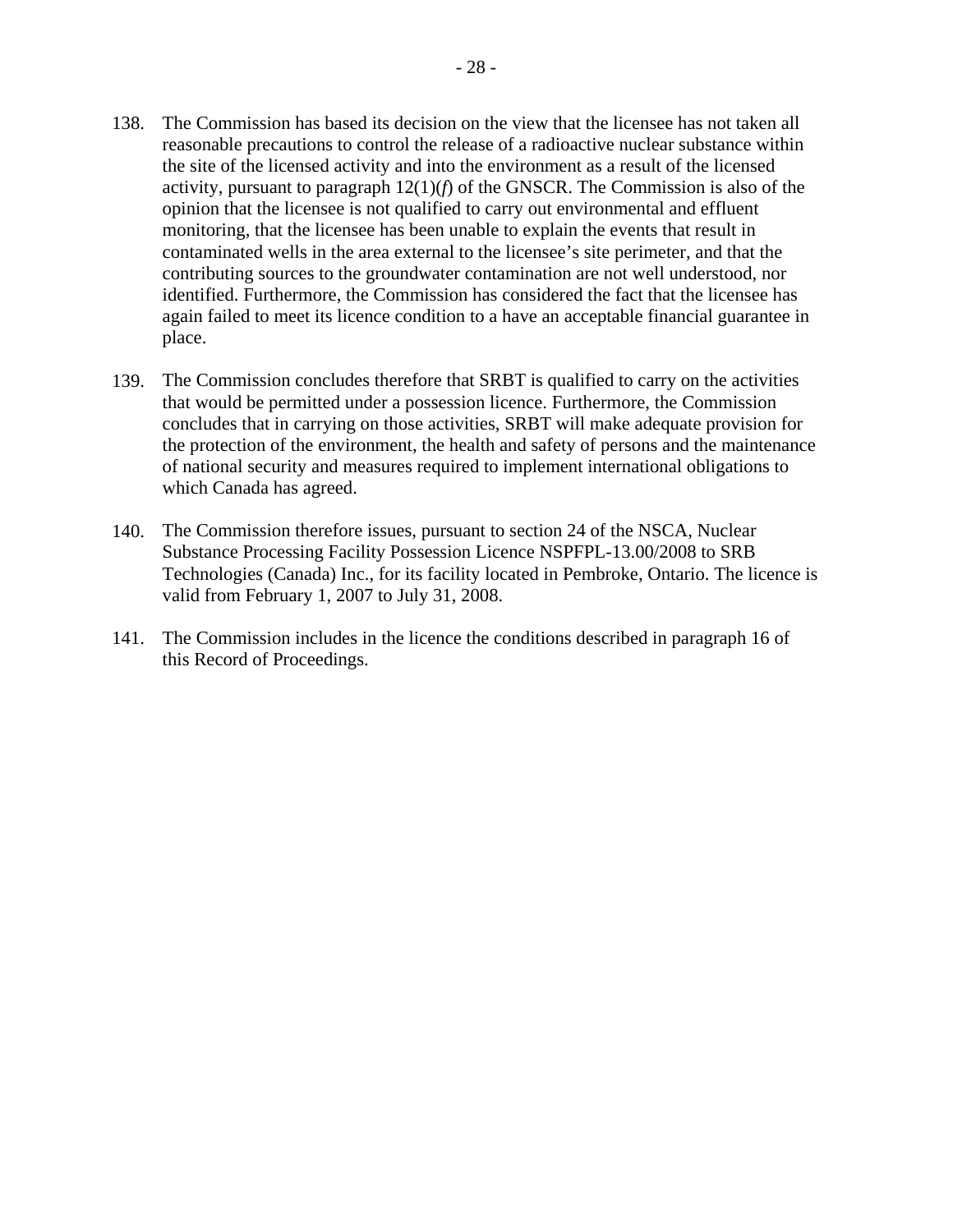- 142. With this decision, the Commission requests that the CNSC staff report to the Commission if SRBT fails to respect the licence conditions. The Commission notes that appropriate regulatory action will be considered if there is non-compliance on the part of SRB Technologies (Canada) Inc.
- 143. In addition, pursuant to section 25 of the NSCA and subsection 8(2) of the GNSCR and effective February 17, 2007, the Commission suspends, until further notice, all import licenses issued to SRBT under the *Nuclear Non-Proliferation Import and Export Control Regulations*. SRBT can apply for import licences in specific circumstances where SRBT requests to import nuclear substances in relation to the Joint Convention on the Safety of Spent Fuel Management and on the Safety of Radioactive Waste Management.

Linda J. Keen, President Canadian Nuclear Safety Commission

Date of decision: January 15, 2007 Date of release of Reasons for Decision: January 31, 2007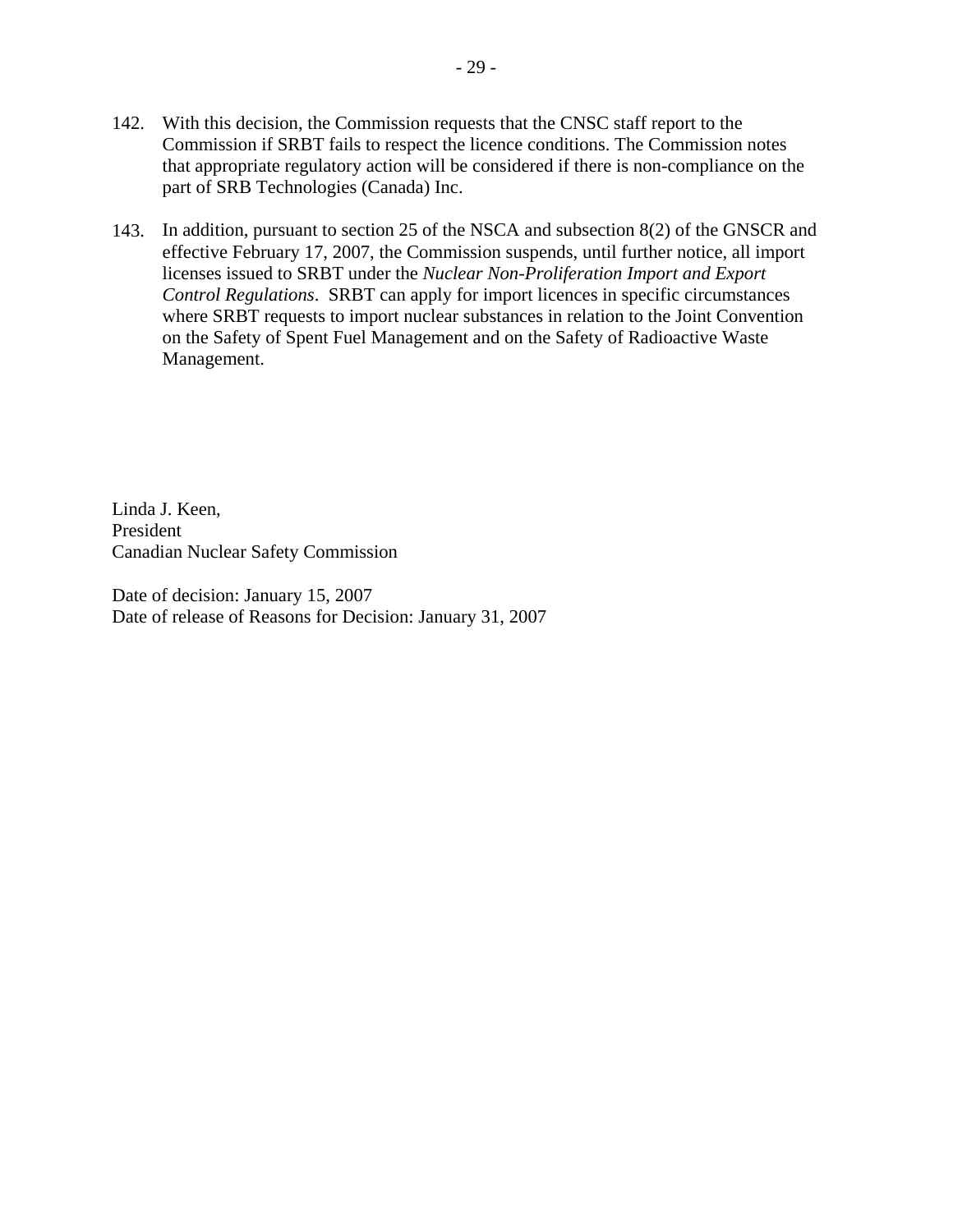# **Appendix A – Intervenors**

| <b>Intervenors</b>                                                   | <b>Document Number</b> |
|----------------------------------------------------------------------|------------------------|
| Concerned Citizens of Renfrew County, represented by Hugh Benevides  | CMD 06-H16.2           |
|                                                                      | CMD 06-H16.2A          |
|                                                                      | CMD 06-H16.2B          |
|                                                                      | CMD 06-H16.2C          |
| <b>Wesley Stuber</b>                                                 | CMD 06-H16.3           |
| <b>Bob Nye</b>                                                       | CMD 06-H16.4           |
| Alfred G. Villeneuve                                                 | CMD 06-H16.5           |
| Families Againts Radiation Exposure (F.A.R.E.), represented by       | CMD 06-H16.6           |
| <b>Graham Brown</b>                                                  | CMD 06-H16.6A          |
| International Institute of Concern for Public Health, represented by | CMD 06-H16.7           |
| Dr. R. Bertell                                                       |                        |
| <b>Graham Brown</b>                                                  | CMD 06-H16.8           |
| <b>Beatrice Biederman</b>                                            | CMD 06-H16.9           |
| Kathrin Winkler                                                      | CMD 06-H16.10          |
| Valence Young                                                        | CMD 06-H16.11          |
| Donal O'Grady                                                        | CMD 06-H16.12          |
| John A. Bateson                                                      | CMD 06-H16.13          |
| Chris Michener                                                       | CMD 06-H16.14          |
| Ole Hendrickson                                                      | CMD 06-H16.15          |
|                                                                      | CMD 06-H16.15A         |
| Kelly O'Grady                                                        | CMD 06-H16.16          |
|                                                                      | CMD 06-H16.16A         |
| Michael O'Grady                                                      | CMD 06-H16.17          |
|                                                                      | CMD 06-H16.17A         |
| <b>Peggy Patterson</b>                                               | CMD 06-H16.18          |
| Jim Yuill                                                            | CMD 06-H16.19          |
| Linda Reiche                                                         | CMD 06-H16.20          |
| Pat Seawright                                                        | CMD 06-H16.21          |
| <b>Wayne Peever</b>                                                  | CMD 06-H16.22          |
| Phillis Kirby                                                        | CMD 06-H16.23          |
| <b>Ashely Chartrand</b>                                              | CMD 06-H16.24          |
| City of Pembroke, represented by Mayor Ed Jacyno                     | CMD 06-H16.25          |
| Melanie McClelland                                                   | CMD 06-H16.26          |
| Paul Schwartzentruber                                                | CMD 06-H16.27          |
| Michelle Poff                                                        | CMD 06-H16.28          |
| Dorothy Goldin Rosenberg                                             | CMD 06-H16.29          |
| Lynn Jones                                                           | CMD 06-H16.30          |
|                                                                      | CMD 06-H16.30A         |
| Institute of the Environment, University of Ottawa, represented by   | CMD 06-H16.31          |
| <b>Charles Caccia</b>                                                |                        |
| Ottawa Riverkeeper                                                   | CMD 06-H16.32          |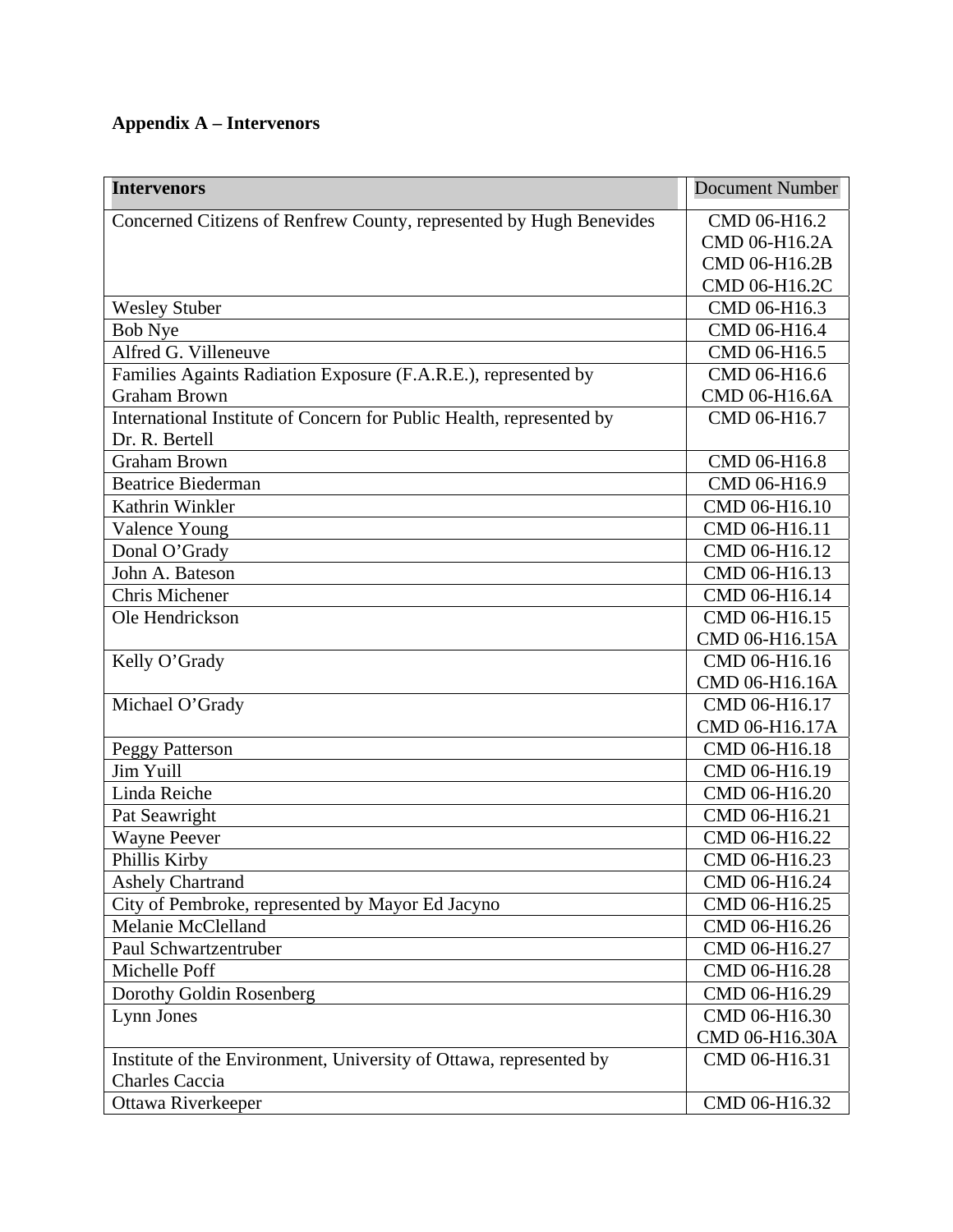| <b>Tanya Sennett</b>                                          | CMD 06-H16.33 |
|---------------------------------------------------------------|---------------|
| <b>Derrick Dupuis</b>                                         | CMD 06-H16.34 |
| Carol Gudz                                                    | CMD 06-H16.35 |
| <b>Bernie Buechman</b>                                        | CMD 06-H16.36 |
| <b>Edith Hanatschek</b>                                       | CMD 06-H16.37 |
| Gerrie Storr                                                  | CMD 06-H16.38 |
| Natalie Jalette                                               | CMD 06-H16.39 |
| Katrina Storr-Stronach                                        | CMD 06-H16.40 |
| Dave Poff                                                     | CMD 06-H16.41 |
| <b>Ted Cooper</b>                                             | CMD 06-H16.42 |
| Jennifer Reid                                                 | CMD 06-H16.43 |
| Doug Rayner                                                   | CMD 06-H16.44 |
| <b>Andrew Reid</b>                                            | CMD 06-H16.45 |
| Pembroke Fire Department                                      | CMD 06-H16.46 |
| Virginia Montelone                                            | CMD 06-H16.47 |
| <b>Beverley Popkie</b>                                        | CMD 06-H16.48 |
| Norman J. Caroll                                              | CMD 06-H16.49 |
| Theresa Malone                                                | CMD 06-H16.50 |
| Larry TerMarsch                                               | CMD 06-H16.51 |
| Marie Poff                                                    | CMD 06-H16.52 |
| Fran Dawson                                                   | CMD 06-H16.53 |
| 1306 citizens of Renfrew County                               | CMD 06-H16.54 |
| Lori Reid                                                     | CMD 06-H16.55 |
| Jennifer A. Joyce                                             | CMD 06-H16.56 |
| Darwin Thomas                                                 | CMD 06-H16.57 |
| Loretta Young                                                 | CMD 06-H16.58 |
| Patricia Thomas                                               | CMD 06-H16.59 |
| <b>Tammy Premo</b>                                            | CMD 06-H16.60 |
| André R. Pellerin                                             | CMD 06-H16.61 |
| Maureen Cobham and Margaret Jones                             | CMD 06-H16.62 |
| Leah Mackay                                                   | CMD 06-H16.63 |
| Sean Sharpe                                                   | CMD 06-H16.64 |
| Marylin Waito                                                 | CMD 06-H16.65 |
| Laura Charles                                                 | CMD 06-H16.66 |
| Cathy LaRiviere                                               | CMD 06-H16.67 |
| Kool Temp/Valley Refrigeration                                | CMD 06-H16.68 |
| Brian Pullen, Terence Bartlett, Michael Dougan and Derek Earl | CMD 06-H16.69 |
| <b>Lindsay Jones</b>                                          | CMD 06-H16.70 |
| Chris Graham                                                  | CMD 06-H16.71 |
| 898702 Ontario Inc.                                           | CMD 06-H16.72 |
| Katie Belec                                                   | CMD 06-H16.73 |
| Donna Buder                                                   | CMD 06-H16.74 |
| Angela Ferns                                                  | CMD 06-H16.75 |
| <b>Christine Gauthier</b>                                     | CMD 06-H16.76 |
| Debbie Gervais                                                | CMD 06-H16.77 |